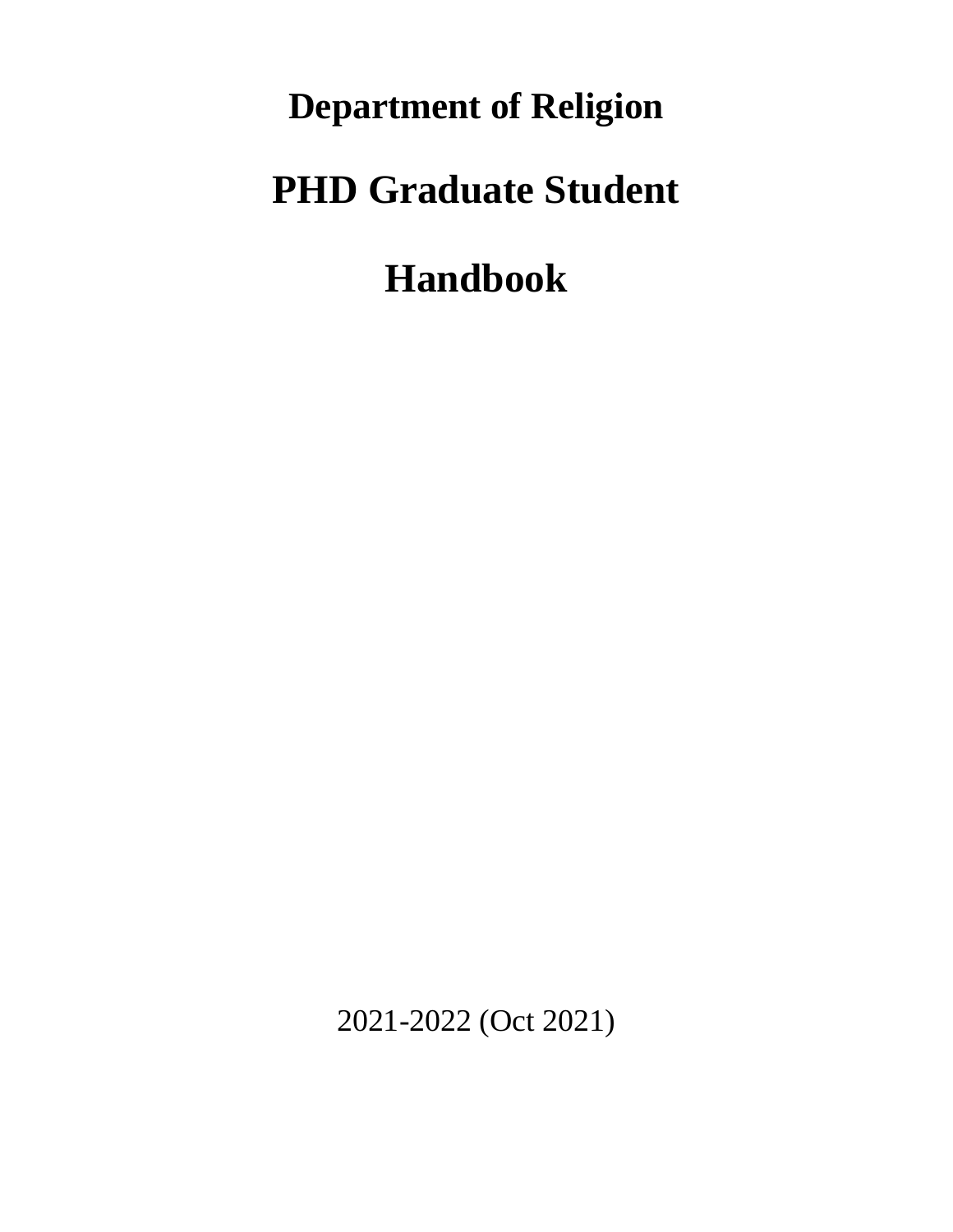## **Table of Contents**

| $\label{eq:1} \mbox{Introduction}\underset{\hspace{0.1cm}\text{underspace}}{\underbrace{\text{Introduction}}\textcolor{black}{\text{}}\textcolor{black}{\text{}}\textcolor{black}{\text{}}\textcolor{black}{\text{}}\textcolor{black}{\text{}}\textcolor{black}{\text{}}\textcolor{black}{\text{}}\textcolor{black}{\text{}}\textcolor{black}{\text{}}\textcolor{black}{\text{}}\textcolor{black}{\text{}}\textcolor{black}{\text{}}\textcolor{black}{\text{}}\textcolor{black}{\text{}}\textcolor{black}{\text{}}\textcolor{black}{\text{}}\textcolor{black}{\text{}}\textcolor{black}{\text{}}\textcolor$ |  |
|-------------------------------------------------------------------------------------------------------------------------------------------------------------------------------------------------------------------------------------------------------------------------------------------------------------------------------------------------------------------------------------------------------------------------------------------------------------------------------------------------------------------------------------------------------------------------------------------------------------|--|
|                                                                                                                                                                                                                                                                                                                                                                                                                                                                                                                                                                                                             |  |
|                                                                                                                                                                                                                                                                                                                                                                                                                                                                                                                                                                                                             |  |
|                                                                                                                                                                                                                                                                                                                                                                                                                                                                                                                                                                                                             |  |
|                                                                                                                                                                                                                                                                                                                                                                                                                                                                                                                                                                                                             |  |
|                                                                                                                                                                                                                                                                                                                                                                                                                                                                                                                                                                                                             |  |
|                                                                                                                                                                                                                                                                                                                                                                                                                                                                                                                                                                                                             |  |
| Registration and Advisement Material Advisement Material Advisement Material Advisement Material Advisement Ma                                                                                                                                                                                                                                                                                                                                                                                                                                                                                              |  |
|                                                                                                                                                                                                                                                                                                                                                                                                                                                                                                                                                                                                             |  |
|                                                                                                                                                                                                                                                                                                                                                                                                                                                                                                                                                                                                             |  |
|                                                                                                                                                                                                                                                                                                                                                                                                                                                                                                                                                                                                             |  |
|                                                                                                                                                                                                                                                                                                                                                                                                                                                                                                                                                                                                             |  |
|                                                                                                                                                                                                                                                                                                                                                                                                                                                                                                                                                                                                             |  |
|                                                                                                                                                                                                                                                                                                                                                                                                                                                                                                                                                                                                             |  |
|                                                                                                                                                                                                                                                                                                                                                                                                                                                                                                                                                                                                             |  |
|                                                                                                                                                                                                                                                                                                                                                                                                                                                                                                                                                                                                             |  |
|                                                                                                                                                                                                                                                                                                                                                                                                                                                                                                                                                                                                             |  |
|                                                                                                                                                                                                                                                                                                                                                                                                                                                                                                                                                                                                             |  |
| Qualifying and Comprehensive Examination <b>manually 120</b> 14                                                                                                                                                                                                                                                                                                                                                                                                                                                                                                                                             |  |
|                                                                                                                                                                                                                                                                                                                                                                                                                                                                                                                                                                                                             |  |
|                                                                                                                                                                                                                                                                                                                                                                                                                                                                                                                                                                                                             |  |
|                                                                                                                                                                                                                                                                                                                                                                                                                                                                                                                                                                                                             |  |
| Application for Graduation Material Contract of the United States of the United States and September 2016                                                                                                                                                                                                                                                                                                                                                                                                                                                                                                   |  |
| Dissertation Defense and Final Oral Examination <b>ELECTER</b> 16                                                                                                                                                                                                                                                                                                                                                                                                                                                                                                                                           |  |
|                                                                                                                                                                                                                                                                                                                                                                                                                                                                                                                                                                                                             |  |
| Graduate Student Association [17] States and Manual Association [17] Arabia and Manual Association [17] Arabia and Manual Association [17] Arabia and Manual Association [17] Arabia and Manual Association [17] Arabia and Ma                                                                                                                                                                                                                                                                                                                                                                              |  |
|                                                                                                                                                                                                                                                                                                                                                                                                                                                                                                                                                                                                             |  |
|                                                                                                                                                                                                                                                                                                                                                                                                                                                                                                                                                                                                             |  |
|                                                                                                                                                                                                                                                                                                                                                                                                                                                                                                                                                                                                             |  |
| Appendices                                                                                                                                                                                                                                                                                                                                                                                                                                                                                                                                                                                                  |  |
|                                                                                                                                                                                                                                                                                                                                                                                                                                                                                                                                                                                                             |  |
|                                                                                                                                                                                                                                                                                                                                                                                                                                                                                                                                                                                                             |  |
|                                                                                                                                                                                                                                                                                                                                                                                                                                                                                                                                                                                                             |  |
| D. Deadlines 18                                                                                                                                                                                                                                                                                                                                                                                                                                                                                                                                                                                             |  |
| E. Forms 18                                                                                                                                                                                                                                                                                                                                                                                                                                                                                                                                                                                                 |  |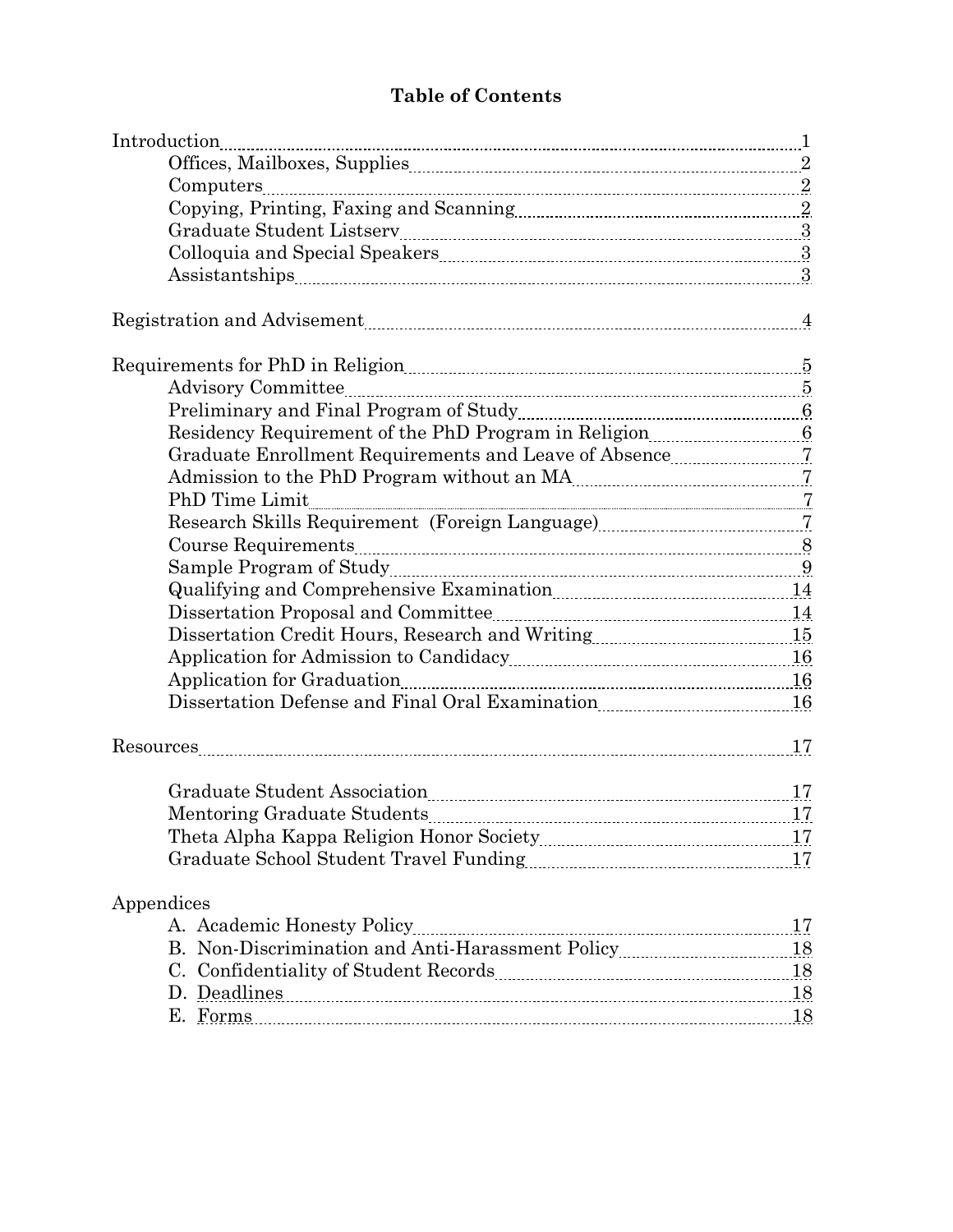#### INTRODUCTION

The Department of Religion welcomes its graduate students into the society of academic inquiry. Because graduate students are citizens of this academic society, the Department of Religion strongly encourages and expects them to attend all departmental colloquia and sponsored programs. This expectation rises to the level of a requirement for any student receiving a departmental assistantship.

Contact Information for the Department:

Dr. Wayne Coppins, Department Head Room 9 Peabody Hall, 706-583-0309 [wcoppins@uga.edu](mailto:wcoppins@uga.edu)

*The Department Head in collaboration with the Graduate Faculty has the responsibility of oversight for all departmental academic programs and activities, including the Ph.D. program*.

Dr. Alan Godlas, Graduate Coordinator Room 217 Peabody Hall [godlas@uga.edu](mailto:godlas@uga.edu)

*The Graduate Coordinator under appointment of the Department Head and in collaboration with the Graduate Faculty has direct supervision over all graduate programs and activities, including the Ph.D. program.* 

Ms. Cheryl Gantt, Business Manager II Room 3E Peabody Hall, 706-542-3716 [cgantt@uga.edu](mailto:cgantt@uga.edu)

*The Business Manager handles budget matters, payroll, assists the Department Head and the Graduate Coordinator.* 

Ms. Kim Scott, Administrative Assistant II Room 3A Peabody Hall, 706-542-5356 [kmscott@uga.edu](mailto:kmscott@uga.edu)

*The Administrative Assistant clears students to register in Banner, schedules classes and classrooms, orders textbooks for the classes, and performs any other task associated with Instruction.*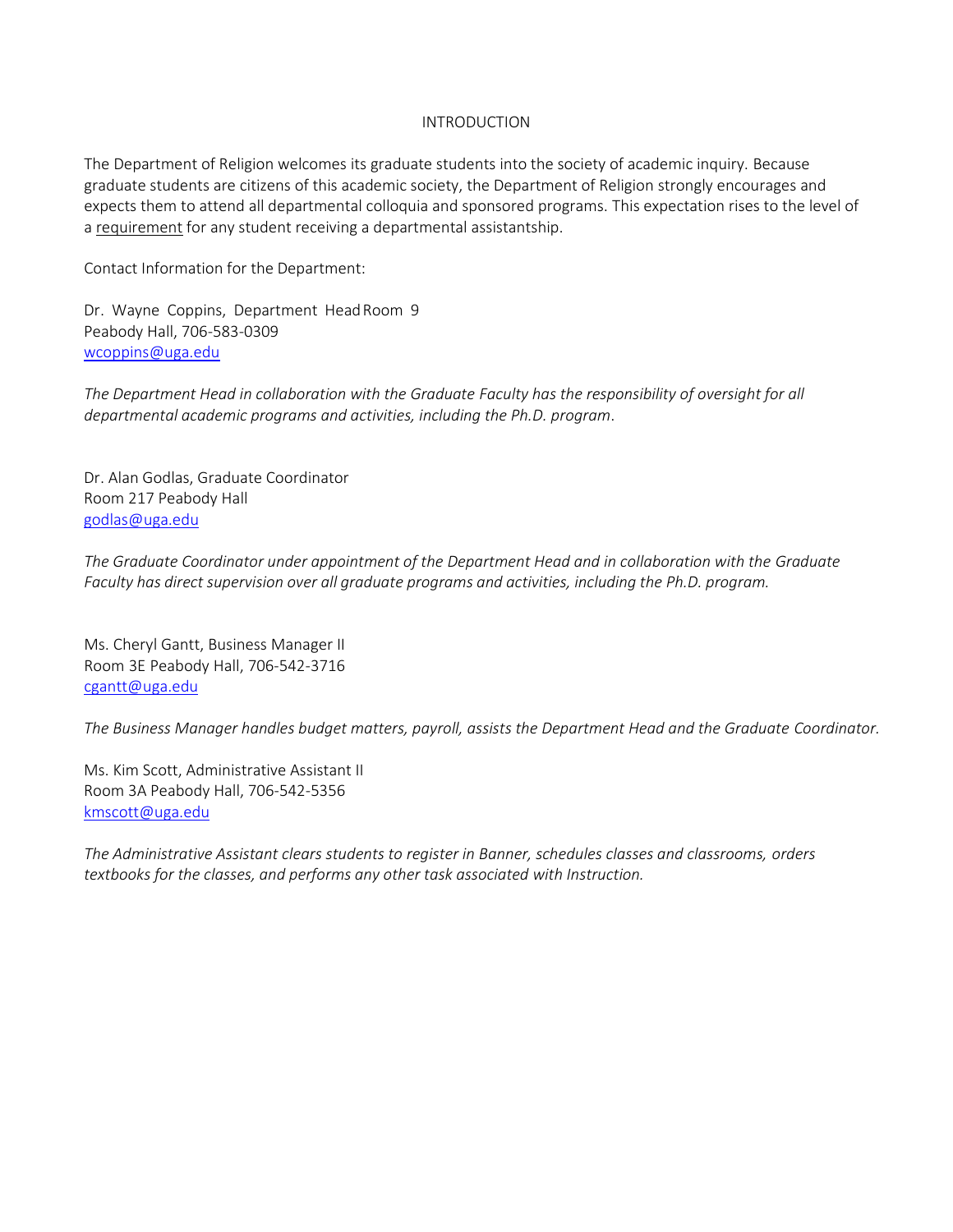#### OFFICES, MAILBOXES, SUPPLIES

You will be given keys to a grad student office if you are on assistantship only. If you are given keys to an office, KEEP THE ROOM LOCKED at ALL TIMES when you are not in the room (even just to go around the corner to the restroom).

Every graduate student will have a mailbox in room 3 where you will be notified of Departmental business and some communication from your major professor. Peabody Hall is open during the regular hours when UGA is open for business (8:00am-5:00pm). The building will be unlocked Monday through Friday from 7:30AM - 9:00PM. The schedule can be extended any days we have classes, lectures, or student organization meetings outside of that schedule. Also note that the building is locked on holidays when UGA is closed. Building access after regular business hours will be by your UGA ID card. Access to the Departmental Office from 5:30 pm – 7:30 am will require a key and your UGA ID card.

Supplies in the Supply Closet (Room 3B) are for Teaching Assistant use in the classroom. DO NOT supply your students in the classroom with paper, pens, etc. They should bring their own and the department is not responsible for supplying them.

#### COMPUTERS

The computers in the main office (room 3) are not available for student use. If you are on assistantship you will have access to computers in the Graduate Student Office. The computers are a privilege (not a right). Each person using the machine is responsible for proper use of the machine. No downloads to the hard drives are allowed! You may download to a USB drive if you wish. There are a number of people using these machines. The office staff does not have time to personally instruct you on the computer use. You will need to be basically selfsufficient or get help from other graduate students. Please remember to SHUT DOWN the computers when not in use. Do not just LOGOFF or leave the computer running. The Religion Dept. staff do not supply computer support. Requests for Computer Support should be submitted to the Franklin College IT Department.

## COPYING, PRINTING, AND SCANNING

The office policy states that only professors, office staff, and Religion graduate students are allowed to use the copy machine or any other equipment in the office. Copy codes for the copy machine will be assigned by the Business Manager. Keep copying to a limit! The Business Manager will monitor copying and if you are making excessive copies your privileges will be revoked.

If you have a computer document you need to print you can do so with the Departmental copy machine. The document must be a PDF or JPG document that you can save on a USB Drive. Please see the Office Staff for instructions.

You can Scan a document using the departmental copy machine. Please see the Office Staff for instructions on how to do this. You can only Scan documents as PDF or JPG documents and you can save themto a USB Drive.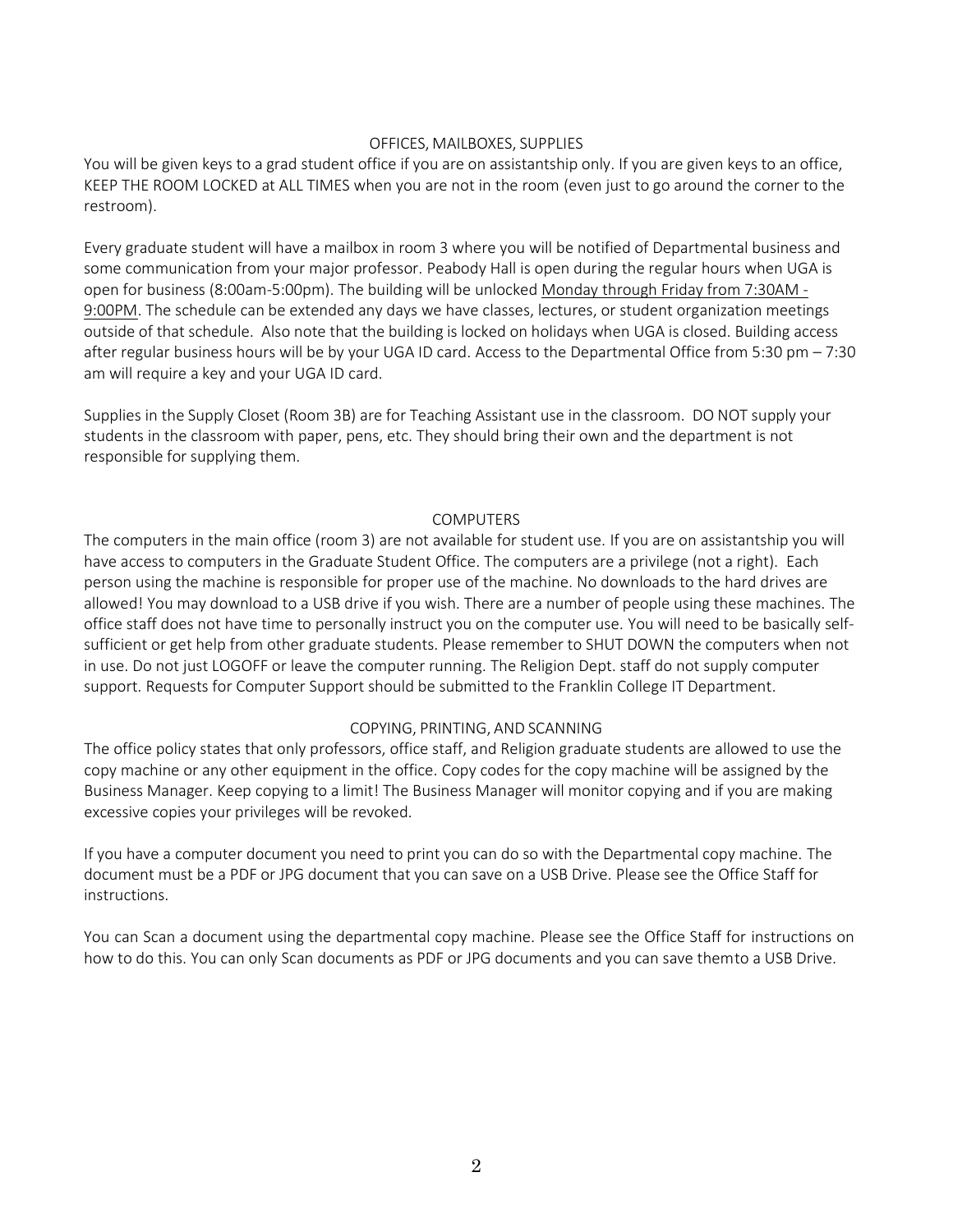#### GRADUATE STUDENT LISTSERV

The Department of Religion maintains a Graduate Student Listserv (RELIGIONGRAD-L) which you will be enrolled to. The Department Head, Graduate Coordinator and Office Staff will communicate to you through this Listserv which will go to your UGA mail account.

#### COLLOQUIA AND SPECIAL SPEAKERS

The Department of Religion will have Departmental Colloquia and Guest Speakers sponsored by our department as well as Speakers that will be co-sponsored by the Department throughout the academic year. As a Religion Graduate student you are strongly encouraged to attend these events as part of your educational experience. If you are on Assistantship you are REQUIRED to attend the events as part of your assistantship award agreement.

## ASSISTANTSHIPS

Each year the faculty will meet during the Fall and Spring semesters to discuss and make decisions regarding Graduate Student Assistantships for the following year. Assistantships are awarded only to students actively pursuing a graduate degree in Religion and are normally awarded for a full academic year. All full-time graduate students are reviewed for Assistantship awards, but our funds are limited. Terms of an assistantship will be outlined in an Award Letter. Students are expected to show reasonable progress toward degree requirements, to satisfy University and Departmental requirements concerning selection of a major professor, approval of program of study, etc. and perform their assigned assistantship duties as outlined by the Department. Failure to abide by the termsof the assistantship could cause lose of part or all of the assistantship. It is the general policy of the department not to extend financial assistance to Doctoral level graduate students beyond five years.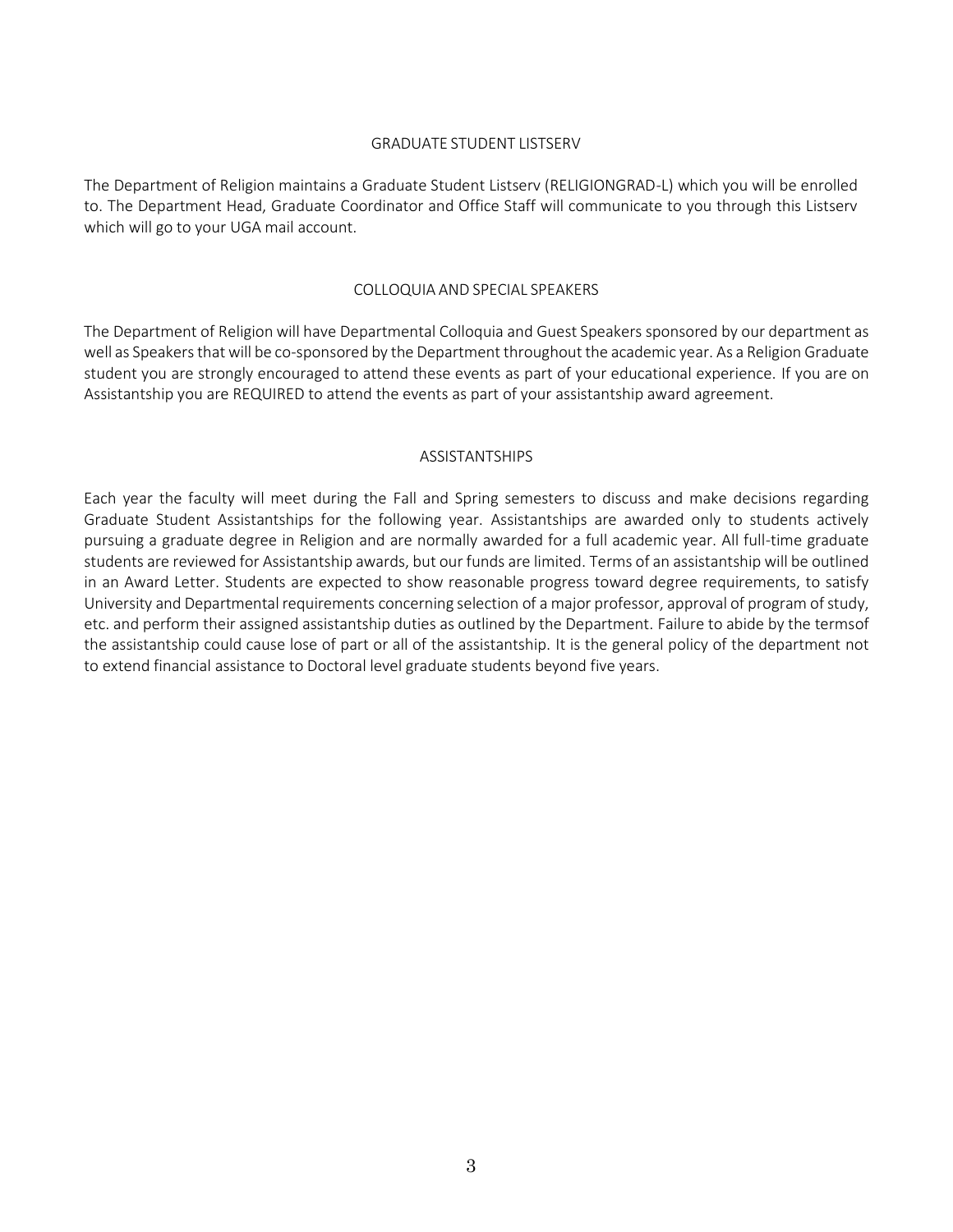#### REGISTRATION AND ADVISEMENT

Pre-registration for the following semester begins approximately three months after the beginning of the current semester. Graduate students are allowed to register the first day of pre-registration and are STRONGLY encouraged to do so by the department. Religion courses numbered 4000/6000 are joint enrollments with undergraduate and graduate students. As a Graduate Student YOU MUST register for the 6000-level or above in order to receive graduate credit. In order to insure a seat in the 6000 level, graduate students need to register early before the course closes out with undergraduates. Students who took any UGA course at the 4000-level as an undergraduate may not take the 6000-level of thatsame course as a graduate.

Copies of the Schedule of Classes for each semester are online at<http://www.reg.uga.edu/schedule-of-classes> All the deadline dates for the semester along with BANNER instructions and the classes being offered for that semester are available there.

Prior to registration you should contact your major professor to work out a plan of coursework for the coming semester. You should fill out the *Graduate Student Advising* form and have your major professor sign it. You should then bring the signed form to the departmental office and give to the Administrative Assistant II in order to be cleared on BANNER for registration. Registration forms can be obtained electronically.

After advisement, on or after the first day of registration you can go to Athena and register. Remember that the Religion classes fill up quickly, therefore if you need to register for a 6000 level course you need to do so as soon as possible. You can always finalize the rest of your schedule later.

Graduate students on an assistantship that awards a tuition break MUST REGISTER for at least 12 graduate semester hours Fall and Spring semester and, if applicable, at least 9 hours Summer semester (they can also have their fees automatically deducted from their paycheck). All other graduate students can register for 3-18 hours without getting overload permission. RELI 9005 is a 3 hour course that can fill hours for graduate students that need hours to meet their requirements. RELI 9000, 9005 and 9300 are thesis writing and research classes and are usually taken during your second year. Students should register for these classes under their major professor. All new PHD graduate students should register for RELI 8770 (or RELI 7770) and RELI 7771 (or GRSC 7770) in their first semester (if they have not taken them during their MA). Students may only take GRSC 7770 if RELI 7771 is not being taught.

PHD Students on any assistantship MUST BE REGISTERED by the day of Late Registration of each semester. Only classes numbered 6000 or above will count toward your program of study (with the exception of the final course of your language requirement).

One of the following two courses is required for Track A, Religion in a Global Society: RELI 8100, Religion and Globalization, 3 hrs or RELI 8000, Religion in Global Society, 3 hrs.

The following course is required for Track B, Religion in the Americas: RELI 8200, Religion in the Americas, 3 hrs.

ALL graduate assistants are REQUIRED to have health insurance. See the website at <http://hr.uga.edu/students/student-health-insurance/> for more information.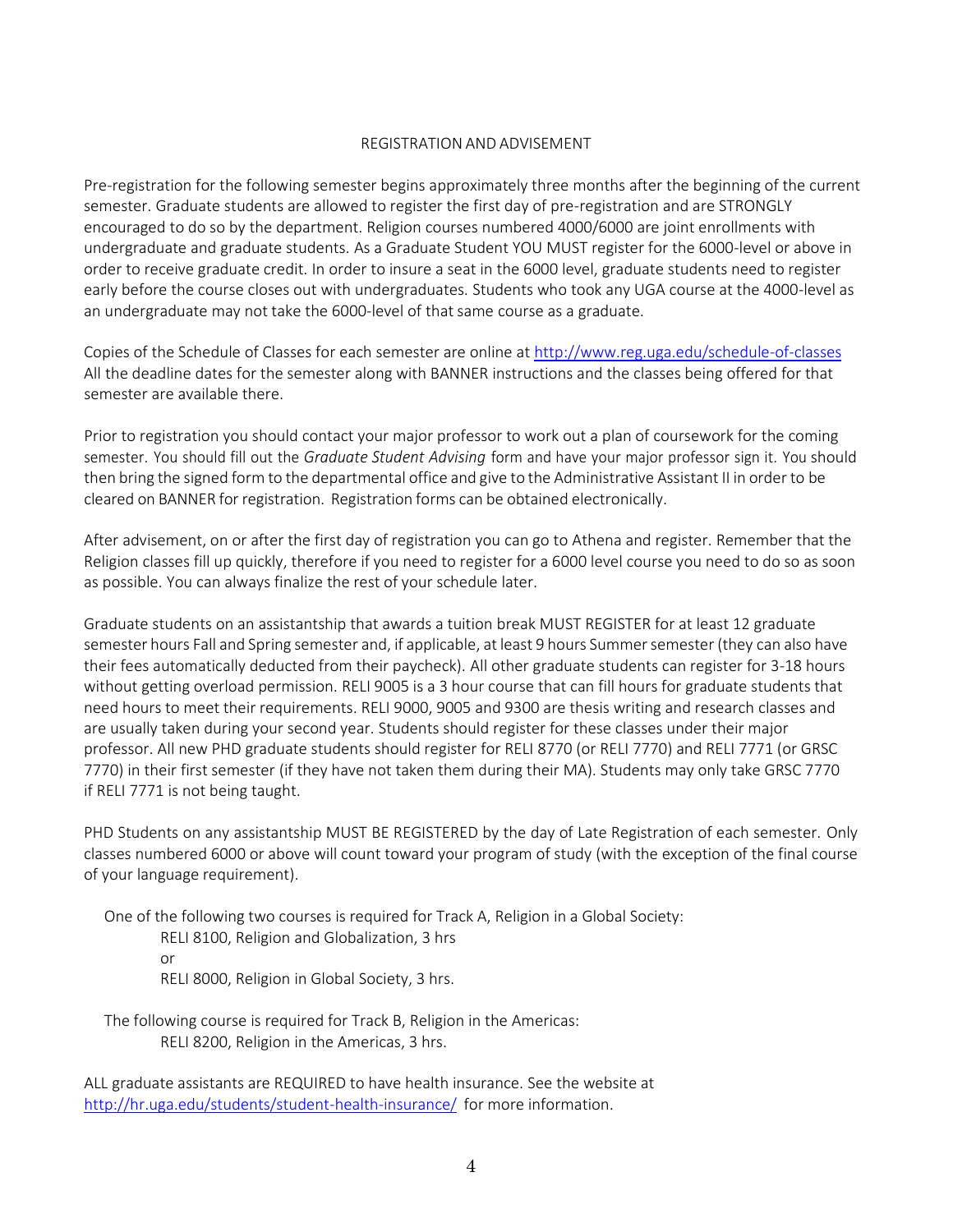## REQUIREMENTS FOR PHD IN RELIGION

Each Candidate for a Graduate Degree in the Department of Religion must meet all requirements for the degree and comply with all policies set out in the Graduate School Bulletin [\(https://grad.uga.edu/index.php/current](https://grad.uga.edu/index.php/current-students/policies-procedures/graduate-bulletin/graduate-bulletin-a-c/)[students/policies-procedures/graduate-bulletin/graduate-bulletin-a-c/\)](https://grad.uga.edu/index.php/current-students/policies-procedures/graduate-bulletin/graduate-bulletin-a-c/). It is your responsibility to be familiar with these requirements and policies. This Handbook does not replace the Graduate School Bulletin. In instances where there are discrepancies between Department policies and Graduate School policies, then consult both your major professor and the Graduate Coordinator.

#### ADVISORY COMMITTEE

Before the end of the first year of residence, the student must choose a faculty advisory committee and must file the proper *Advisory Committee form* with the Graduate School. The Advisory Committee consists of the major professor and minimum of three additional graduate faculty members, all of whom agree to serve on the committee. The major professor cannot be a lecturer and must be a member of Religion Department. The committee may include one graduate faculty from other departments in the university but cannot include lecturers unless they are graduate faculty (for either qualifying examination or dissertations). It is the responsibility of the advisory committee, working together with the student, to determine the student's program of study. (Changes may be made in the Advisory Committee during a student's residence, especially at the dissertation stage.) Forms can be obtained at<http://grad.uga.edu/index.php/current-students/forms/> . All information on the form must be typed including names of committee members in the appropriate boxes.

The Advisory Committee, in consultation with the student, is charged with planning the student's program of study. It is also charged with approving the program of study, reading and approving the dissertation, and administering the written exam and oral defense. The Major Professor has the primary responsibility for guiding your research, but you should consult all members of the Advisory committee to draw upon their expertise in relevant areas.

Since the Advisory Committee must be chosen by the end of the first year of residence, this means that a major area of concentration must also be selected, since the major professor will represent that major area. [See <http://grad.uga.edu/index.php/current-students/policies-procedures/> ].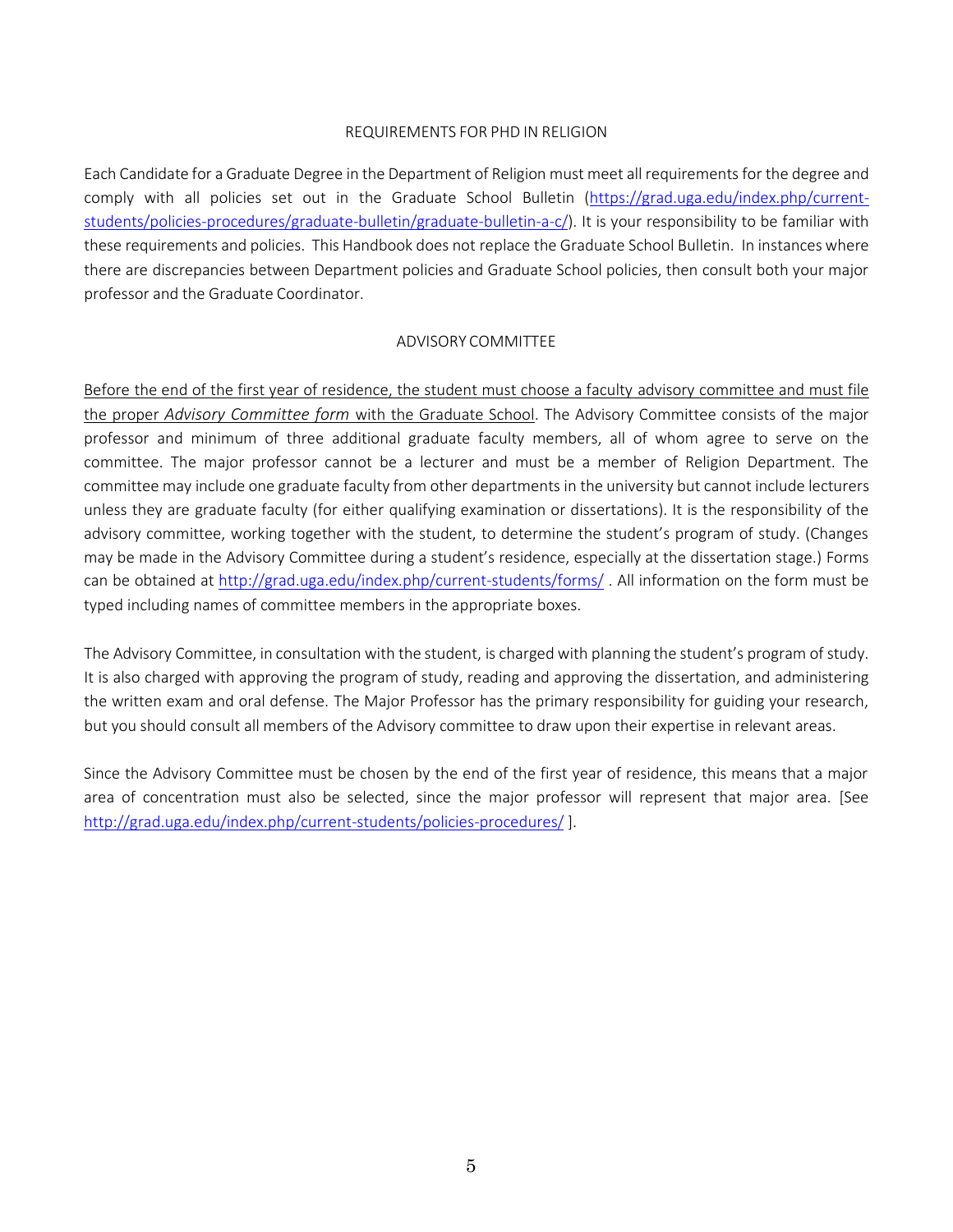## PRELIMINARY PROGRAM OF STUDY AND FINAL PROGRAM OF STUDY

A Student must complete a preliminary program of study which constitutes a logical whole. The recommended program of study is laid out on a *Preliminary Program of Study form* which must be done before a student is admitted to candidacy for a degree.

The courses listed in this program must carry a minimum of 38 semester hours consisting of at least 24 hours of course work. A doctoral program of study should consist of 16 or more hours of 8000- and 9000-level courses, exclusive of 9000 (research), 9300 (dissertation writing), and directed studies. Note: 9000, 9300, and directed studies cannot count toward the 16 hours of 8000/9000 level course requirements. See [http://grad.uga.edu/index.php/current-students/policies-procedures/.](http://grad.uga.edu/index.php/current-students/policies-procedures/) Forms can be obtained at <http://grad.uga.edu/index.php/current-students/forms/> . All information on the form must be typed including names of committee members in the appropriate boxes.

Unless they have taken these courses as an MA student, all PhD students are required to take:

- RELI 7771 (Teaching Religious Studies) or GRSC 7770 (Graduate Teaching Seminar); And
- RELI 8770 (Theories and Methods in the Study of Religion) or RELI 7770

Note: if RELI 8770 was taken as an MA student, another 8000 level course will need to be taken to fulfill the required 16 hours of 8000 or 9000 level courses mentioned above.

Students on Track A will be required to take RELI 8100 (Religion and Globalization) or RELI 8000 (Religion in Global Society). Students on Track B will be required to take RELI 8200 (Religion in the Americas).

A FINAL Program of Study form must be approved by the Advisory Committee and submitted to the Graduate School by the Deadline indicated for the Semester the student plans on graduating. Usually this is within the first 10 days of the semester. Forms can be obtained at [http://grad.uga.edu/index.php/current-students/forms/.](http://grad.uga.edu/index.php/current-students/forms/) All information on the form must be typed including names of committee members in the appropriate boxes.

## RESIDENCY REQUIREMENT OF THE PH.D. PROGRAM IN RELIGION

Students must complete a minimum of three full years of residential study beyond the bachelor's degree (or two years beyond the M.A., or its equivalent, if earned elsewhere than UGA), exceptions to this rule being permitted only with the approval of the Department and Graduate School. This can be gained either by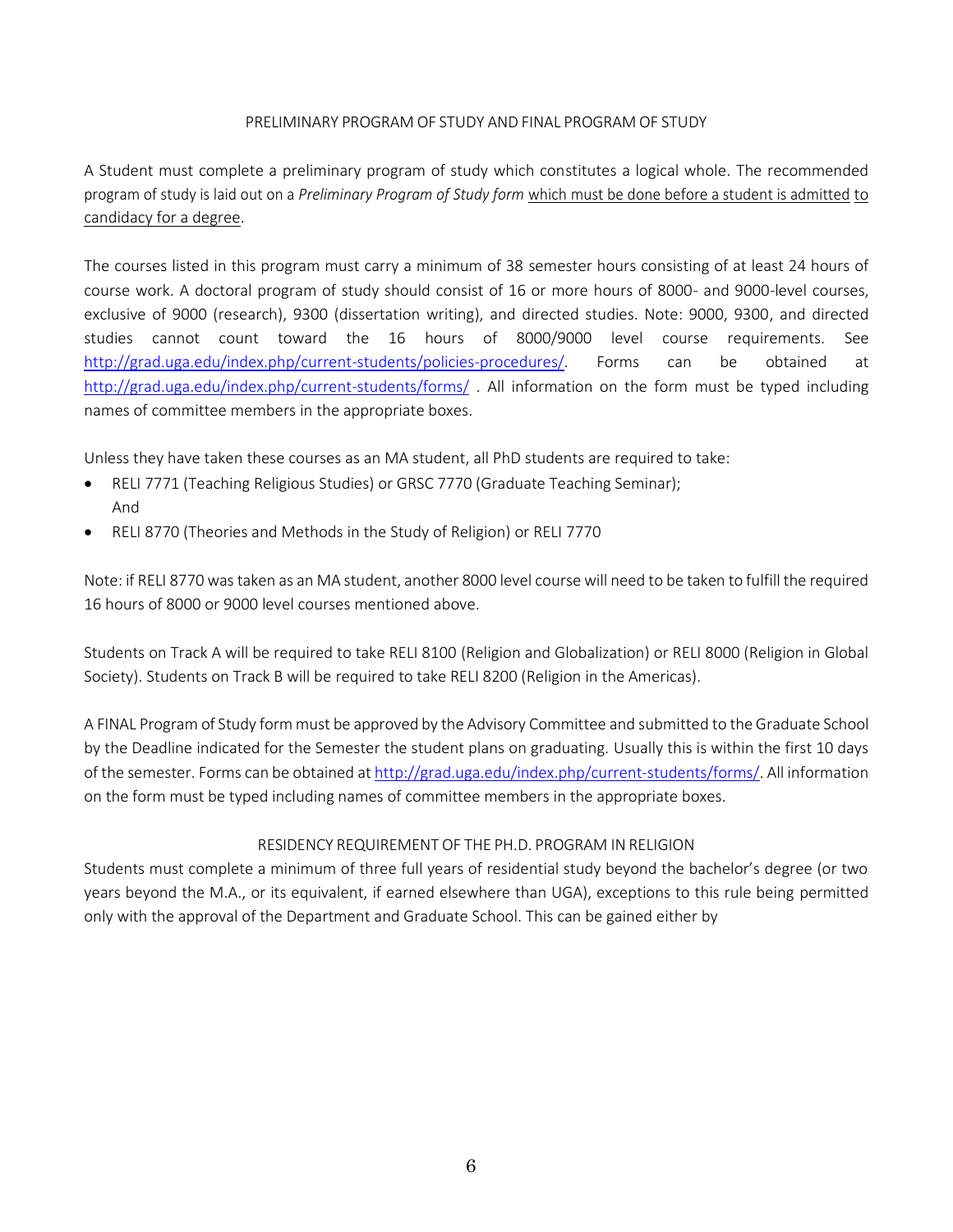o 60 hours of graduate-level coursework beyond the bachelor's degree (in the case where one has not previously earned a master's degree at UGA), which can be completed either in two 30-hour blocks of consecutive work or 60 hours of consecutive work; or by

o 30 hours of consecutive graduate-level coursework beyond the master's degree (in the case where a master's degree has previously been earned at UGA)

## GRADUATE ENROLLMENT REQUIREMENTS AND LEAVE OF ABSENCE

All students will adhere to the Graduate School's "Continuous Enrollment" policy. Effective Fall 06 for new admits/readmits: Students must register for two out of three terms (Fall, Spring, and Summer). After the last day of each semester, any degree-seeking graduate student who has not maintained continuous enrollment by registering for the required credits or obtaining an approved leave of absence will lose their status as an enrolled graduate student. Students who wish to resume graduate study must: (a) re-apply to the Graduate School for admission and pay required application fees, (b) pay a reinstatement fee equivalent to registering for 3 graduate credits at the current in-state tuition rate for each semester since her/his last semester of enrollment, including summer. If a student needs to be absent from the program before completion, they must apply for a Leave of Absence. A Leave of Absence requires approval of the Religion Dept. Graduate Coordinator and the Dean of the Graduate School. An approved Leave of Absence stands in lieu of registering for the minimum of 3 credits for each semester for which the Leave of Absence is granted. [https://grad.uga.edu/index.php/current-students/enrollment](https://grad.uga.edu/index.php/current-students/enrollment-policy/)[policy/](https://grad.uga.edu/index.php/current-students/enrollment-policy/)

## ADMISSION TO THE PH.D. PROGRAM WITHOUT AN M.A.

Students admitted with only a Baccalaureate degree must complete the MA before they proceed to follow either Track A or Track B in order to complete the Ph.D.

## PH.D. TIME LIMIT

All requirements for the degree, except the dissertation and final oral examination, must be completed within a period of six years. This time requirement dates from the first registration for graduate courses on a student's program of study. A candidate for a doctoral degree who fails to complete all degree requirements within five years after passing the comprehensive examination, and being admitted to candidacy, will be required to take the comprehensive examinations again and be admitted to candidacy a second time.

## RESEARCH SKILLS REQUIREMENT

Two modern research languages plus any other primary languages deemed necessary and appropriate and approved by the student's advisory committee. This assessment shall be taken prior to the Ph.D. comprehensive examinations; no dissertation proposal will receive final approval until all language requirements have been met. Students are expected to meet this requirement by demonstrating a reading knowledge of the foreign languages applicable to research in their fields, as determined by their major professors. This requirementmust be satisfied by one of the following methods: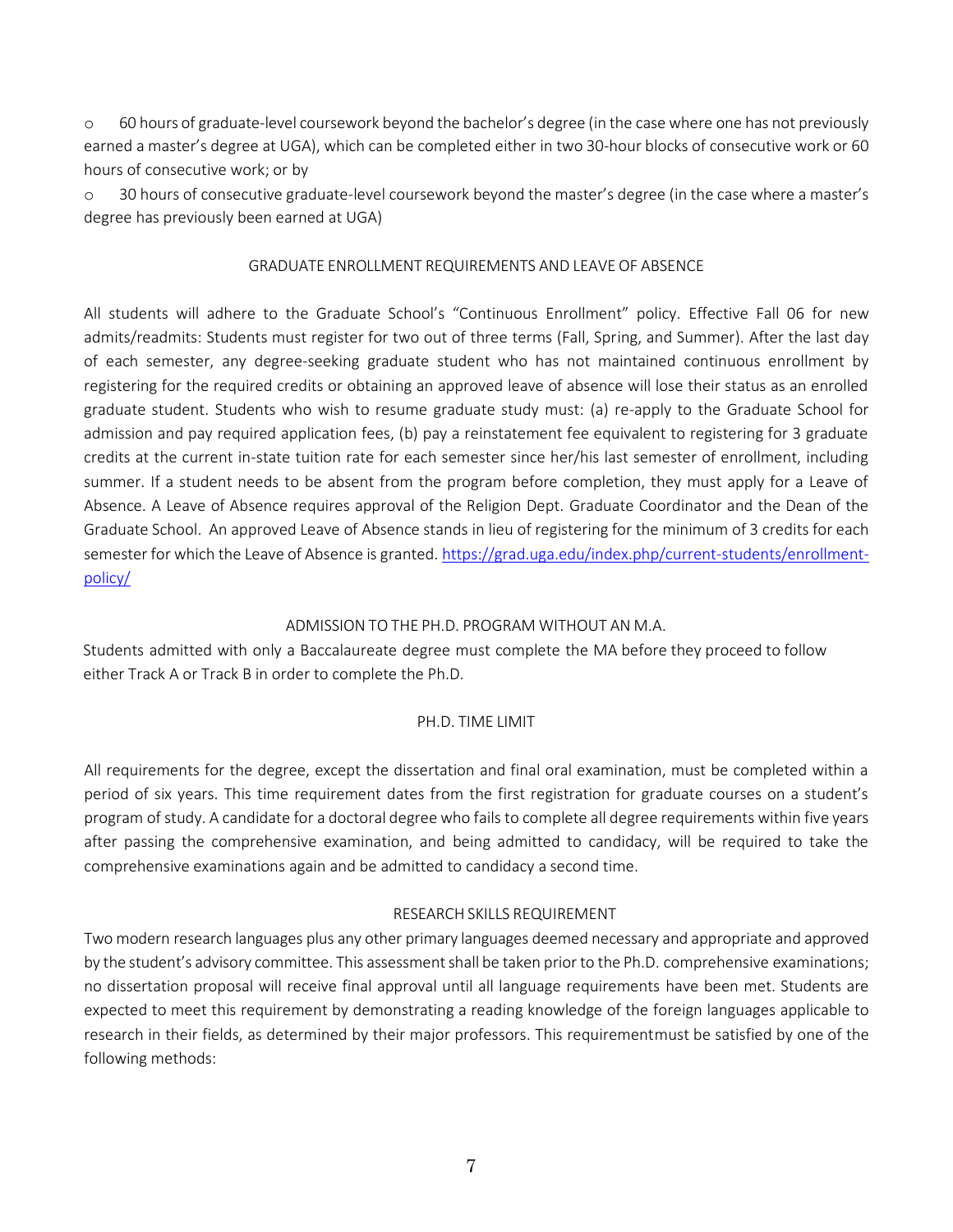o Earning a grade of B or higher in a University of Georgia language course specifically designed for graduate students who are attempting to fulfill their language requirements. Such courses include (but are not limited to): SPAN 2500, GRMN 3500, and FREN 2500.

o Receiving a passing grade on a departmental foreign language translation test. These tests are offered once a semester by Romance Languages, Germanic and Slavic Studies, and other departments.

o Passing the language exam given by a faculty member. Students who elect to satisfy the language requirement in this manner must have the permission of their major professors and the Graduate Coordinator.

## COURSE REQUIREMENTS

38 credit hours are required for the Ph.D. degree in Religion, consisting of the following:

Core courses: 19 hours Track course: 3 hours Restricted electives: 12 hours Electives: 4 hours

All PhD students are required to take at least 16 hours of 8000 or 9000 level courses. Note: 9000 and 9300 cannot count towards the 16 hours of 8000/9000 level course requirements.

All of the courses will be chosen only with the approval of the major professor.

Core Courses:

Unless they have taken them as an MA student, all PhD students, regardless of track, are required to take the following courses:

RELI 7771, Teaching Religious Studies, 3 hrs. or GRSC 7770, Graduate Teaching Seminar, 3hrs.

RELI 8770, Theories and Methods in the Study of Religion, 3 hrs. or RELI 7770

RELI 9000, Doctoral Research, min. 3 hrs.

RELI 9300, Dissertation writing, min. 10 hrs.

One of the following two courses is required for Track A, Religion in a Global Society:

RELI 8100, Religion and Globalization, 3 hrs

or

RELI 8000, Religion in Global Society, 3 hrs.

The following course is required for Track B, Religion in the Americas: RELI 8200, Religion in the Americas, 3 hrs.

Restricted Electives:

12 hours of 8000-level courses (excluding directed readings, independent studies)

Some examples of restricted electives include:

- RELI 8000 Religion in Global Society, 3 hrs. (max 6 hrs.)
- RELI 8005 Canons and Their Discontents, 3 hrs (max 3 hrs.)
- RELI 8100 Religion and Globalization, 3 hrs. (max. 6 hrs.)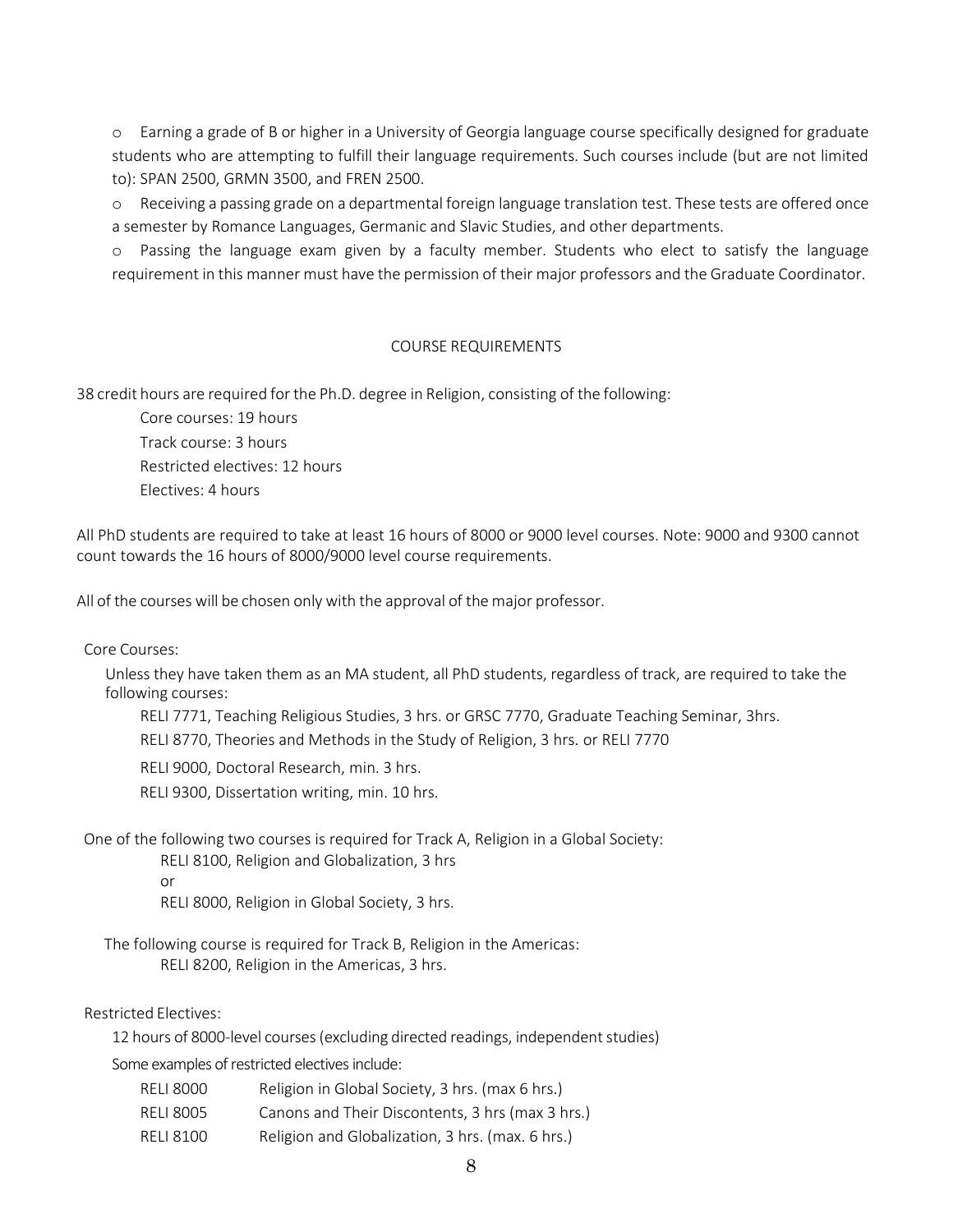| <b>RELI 8200</b>                                                         | Religion in the Americas, 3 hrs. (max. 6 hrs.)                                 |  |
|--------------------------------------------------------------------------|--------------------------------------------------------------------------------|--|
| <b>RELI 8210</b>                                                         | Seminar in Traditional and Contemporary Topics in African Traditional          |  |
|                                                                          | Religion, 3 hrs. (max. 9 hrs)                                                  |  |
| <b>RELI 8220</b>                                                         | Seminar in Interactions of Religious Traditions in Africa, 3 hrs (max. 9 hrs.) |  |
| <b>RELI 8450</b>                                                         | Seminar in Problems and Topics in Biblical Research, 3 hrs. (max. 9 hrs.)      |  |
| <b>RELI 8460</b>                                                         | Seminar in Problems and Topics in Judaism, 3 hrs. (max. 9 hrs.)                |  |
| <b>RELI 8480</b>                                                         | Seminar in Problems and Topics in Islamic Research, 3 hrs. (max. 9 hrs.)       |  |
| <b>RELI 8490</b>                                                         | Seminar in Problems and Topics in Asian Religions, 3 hrs. (max. 9 hrs.)        |  |
| <b>RELI 8500</b>                                                         | Seminar in the History of Christian Thought, 3 hrs. (max. 9 hrs.) RELI         |  |
| 8510                                                                     | Seminar in Problems and Topics in Theology, 3 hrs. (max. 9 hrs.) RELI          |  |
| 8520                                                                     | Seminar in Christian Theologians, 3 hrs. (max. 9 hrs.)                         |  |
| <b>RELI 8610</b>                                                         | Seminar Topics in Religion, Theory, and the Arts, 3 hrs.                       |  |
| PHIL (RELI) 8630 Seminar in Philosophy of Religion, 3 hrs. (max. 9 hrs.) |                                                                                |  |
| <b>RELI 8700</b>                                                         | Seminar in Problems and Topics in Religion Research, 3 hrs. (max. 12 hrs.)     |  |
| <b>SOCI 8030</b>                                                         | Sociology of Religion, 3 hrs.                                                  |  |

Note: Track A students are required to take either RELI 8100 or RELI 8000. If they take both courses, they can use one of them as a restrictive elective. Track B students can use both of these courses as restrictive electives. RELI 8200 is a required course for Track B and can be used as a restrictive elective for Track A students. The content of all the seminars listed above will differ from year to year and will be designed so that the topics meet the needs of each track.

## Electives:

4 hours minimum, any course offered at UGA that the student can take in order to broaden their expertise in their area with the approval of their major professor.

Total Hours: 38

## SAMPLE PROGRAMS OF STUDY

Below are three sample programs, the first two of which are for the two proposed tracks for the Ph.D. in Religion; these programs presuppose that the students taking them would have already received an M.A. in Religion or the equivalent. The third sample program is for a student starting without an M.A. in Religion or the equivalent.

Note: Required courses are designated with one asterisk; newly developed courses are designated with two asterisks. Required and new courses are designated with three asterisks.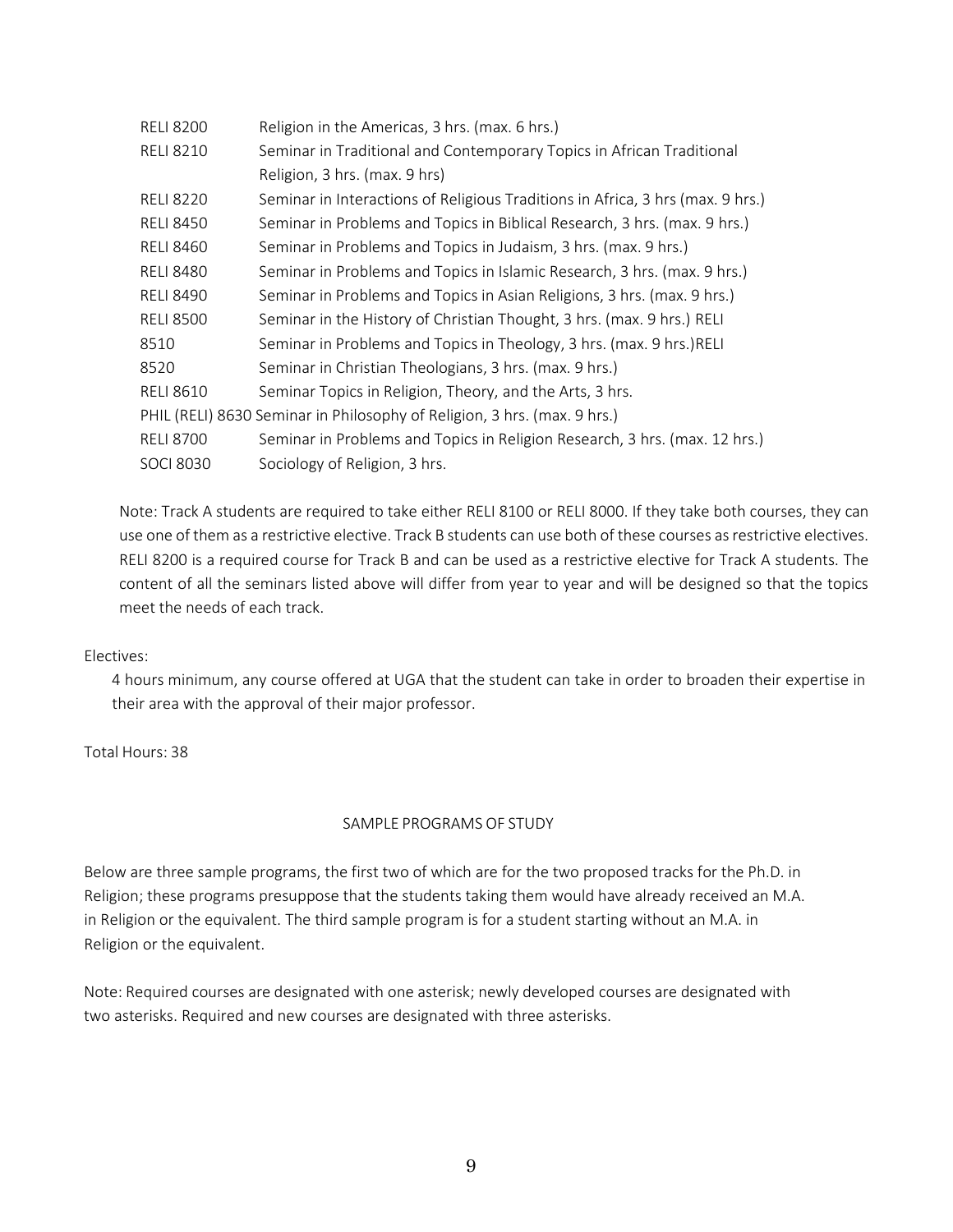Track A: Religion in a Global Society

| Course Number      | Course Title                                        | Credit<br><b>Hours</b> |
|--------------------|-----------------------------------------------------|------------------------|
| Fall, Year One     |                                                     |                        |
| <b>RELI 8770</b>   | Theories and Methods in the Study of Religion       | 3                      |
| <b>RELI 7771</b>   | Teaching Religious Studies                          | 3                      |
| <b>RELI 6101</b>   | History of Christian Theology (Ancient-Medieval)    | 3                      |
| Spring, Year One   |                                                     |                        |
| <b>RELI 8100</b>   | Religion and Globalization                          | 3                      |
| HIST(AFST) 6550    | Christianity and Colonialism in Africa              | 3                      |
| <b>RELI 8490</b>   | Seminar in Problems and Topics in Asian Religions   | 3                      |
| Fall, Year Two     |                                                     |                        |
| <b>RELI 8450</b>   | Seminar in Problems and Topics in Biblical Research | 3                      |
| EPID(HPAM) 7700    | Public Health and Healthcare Ethics                 | 3                      |
| <b>RELI 8700</b>   | Seminar in Problems and Topics in Religion Research | 3                      |
| Spring, Year Two   |                                                     |                        |
| <b>RELI 6300</b>   | Islam and Its World                                 | 3                      |
| <b>RELI 6401</b>   | The Buddhist Tradition                              | 3                      |
| <b>RELI 9000</b>   | Doctoral Research                                   | $1 - 12$               |
| Fall, Year Three   |                                                     |                        |
| <b>RELI 8700</b>   | Seminar in Problems and Topics in Religion Research | 3                      |
| <b>RELI 9000</b>   | Doctoral Research                                   | $1 - 12$               |
| Spring, Year Three |                                                     |                        |
| <b>SOCI 8030</b>   | Sociology of Religion                               | 3                      |
| <b>RELI 8700</b>   | Seminar in Problems and Topics in Religion Research | 3                      |
| <b>RELI 9000</b>   | Doctoral Research                                   | $1 - 12$               |
| Fall, Year Four    |                                                     |                        |
| <b>RELI 9000</b>   | Doctoral Research                                   | $1 - 12$               |
| <b>RELI 9300</b>   | <b>Doctoral Dissertation</b>                        | $1 - 12$               |
| Spring, Year Four  |                                                     |                        |
| <b>RELI 9000</b>   | Doctoral Research                                   | $1 - 12$               |
| <b>RELI 9300</b>   | Doctoral Dissertation                               | $1 - 12$               |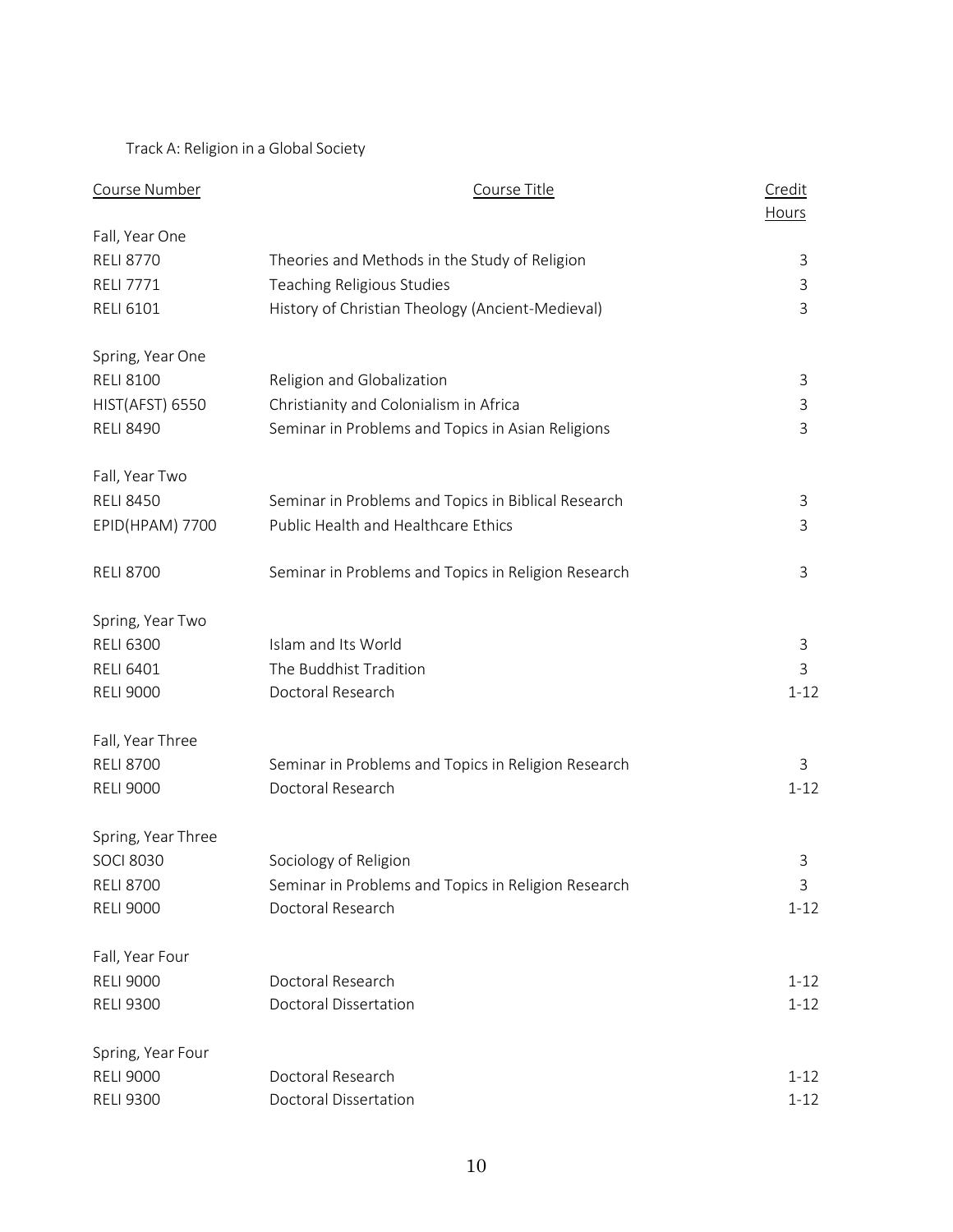Track B: Religion in the Americas

| Course Number         | Course Title                                        | Credit<br>Hours |
|-----------------------|-----------------------------------------------------|-----------------|
| Fall, Year One        |                                                     |                 |
| <b>RELI 8770</b>      | Theories and Methods in the Study of Religion       | 3               |
| <b>RELI 7771</b>      | Teaching Religious Studies                          | 3               |
| <b>RELI 6107</b>      | American Religious History                          | 3               |
| Spring, Year One      |                                                     |                 |
| HIST(RELI) 6214       | Introduction to the Religions of the Caribbean      | 3               |
| <b>PBHL 8100</b>      | Current Topics in Public Health                     | 3               |
| <b>RELI 8200</b>      | Religion in the Americas                            | 3               |
| Fall, Year Two        |                                                     |                 |
| HIST(LACS) 6200       | Studies in Latin American History                   | 3               |
| RELI(AFAM) 6201       | African American Religious History                  | 3               |
| <b>RELI 8700</b>      | Seminar in Problems and Topics in Religion Research | 3               |
| Spring, Year Two      |                                                     |                 |
| RELI(ANTH)(NAMS) 6701 | Methods in the Study of Native American Culture     | 3               |
| ANTH(NAMS)(LACS) 6460 | The Aztecs and the Maya                             | 3               |
| <b>RELI 9000</b>      | Doctoral Research                                   | $1 - 12$        |
| Fall, Year Three      |                                                     |                 |
| <b>RELI 8520</b>      | Seminar in Christian Theologians                    | 3               |
| <b>HIST 6710</b>      | The Atlantic World (1500-1800)                      | 3               |
| <b>RELI 9000</b>      | Doctoral Research                                   | $1 - 12$        |
| Spring, Year Three    |                                                     |                 |
| <b>SOCI 8030</b>      | Sociology of Religion                               | 3               |
| <b>RELI 8700</b>      | Seminar in Problems and Topics in Religion Research | 3               |
| <b>RELI 9000</b>      | Doctoral Research                                   | $1 - 12$        |
| Fall, Year Four       |                                                     |                 |
| <b>RELI 9000</b>      | Doctoral Research                                   | $1 - 12$        |
| <b>RELI 9300</b>      | <b>Doctoral Dissertation</b>                        | $1 - 12$        |
| Spring, Year Four     |                                                     |                 |
| <b>RELI 9000</b>      | Doctoral Research                                   | $1 - 12$        |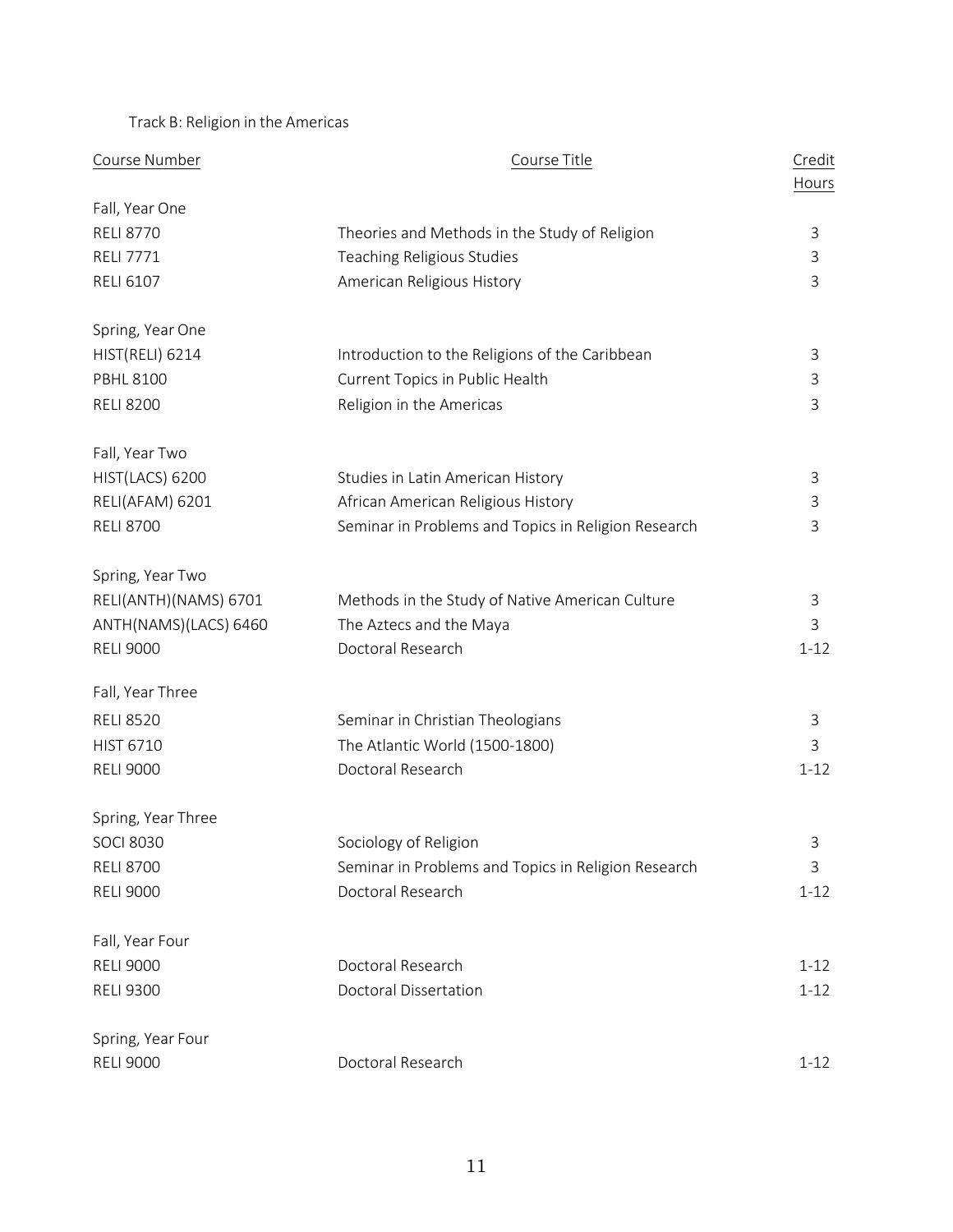#### RELI 9300 **Doctoral Dissertation** 1-12

Additional Core Courses, Restricted Electives, Elective courses and Sample Program for all students entering without the UGA M.A. in Religion or Its Equivalent (all courses chosen only with the approval of the major advisor)

a) Core Courses: 9 hours, to be taken by all students entering without the UGA M.A. or its equivalent in Religion, regardless of track.

(i) RELI 8770 Theories and Methods in the Study of Religion, 3 hrs or RELI 7770.

(ii) RELI 7000 Master's Research, 3 hrs.

(iii) RELI7300 Master's Thesis, 3 hrs.

Note: A student would take RELI 7000 and RELI 7300 only if s/he enters without the M.A. in route to the Ph.D. If the student already possesses the UGA M.A. in Religion or its equivalent, then s/he should register for RELI 9000 and 9300.

b) Restricted Electives: 12 hours of 8000 level courses (excluding directed readings, independent studies; see above for list of Restricted Electives)

c) Electives: 12 hours minimum, any course offered at UGA that the student can take in order to broaden their expertise in their area with the approval of their advisor.

d) Requirement: Of the 24 hours of Restricted Electives and Electives, 18 hours must be taken in a major area and 6 hours in a minor area, excluding 7000 level courses, determined with the approval of the major advisor.

Total: 33 hour minimum (students entering without UGA M.A. in Religion or equivalent)

Sample Program of a Student Entering the Ph.D. Program without a UGA M.A. in Religion or its equivalent

| Course Number    | Course Title                                        | Credit<br>Hours |
|------------------|-----------------------------------------------------|-----------------|
| Fall, Year One   |                                                     |                 |
| <b>RELI 8770</b> | Theories and Methods in the Study of Religion       | 3               |
| <b>RELI 8480</b> | Seminar in Problems and Topics in Islamic Studies   | 3               |
| ARAB 6107        | Islamic Arabic I                                    | 3               |
| Spring, Year One |                                                     |                 |
| <b>RELI 8700</b> | Seminar in Problems and Topics in Religion Research | 3               |
| <b>RELI 6304</b> | The Koran, Sacred Text of Islam                     | 3               |
| ARAB 6108        | Islamic Arabic II                                   | 3               |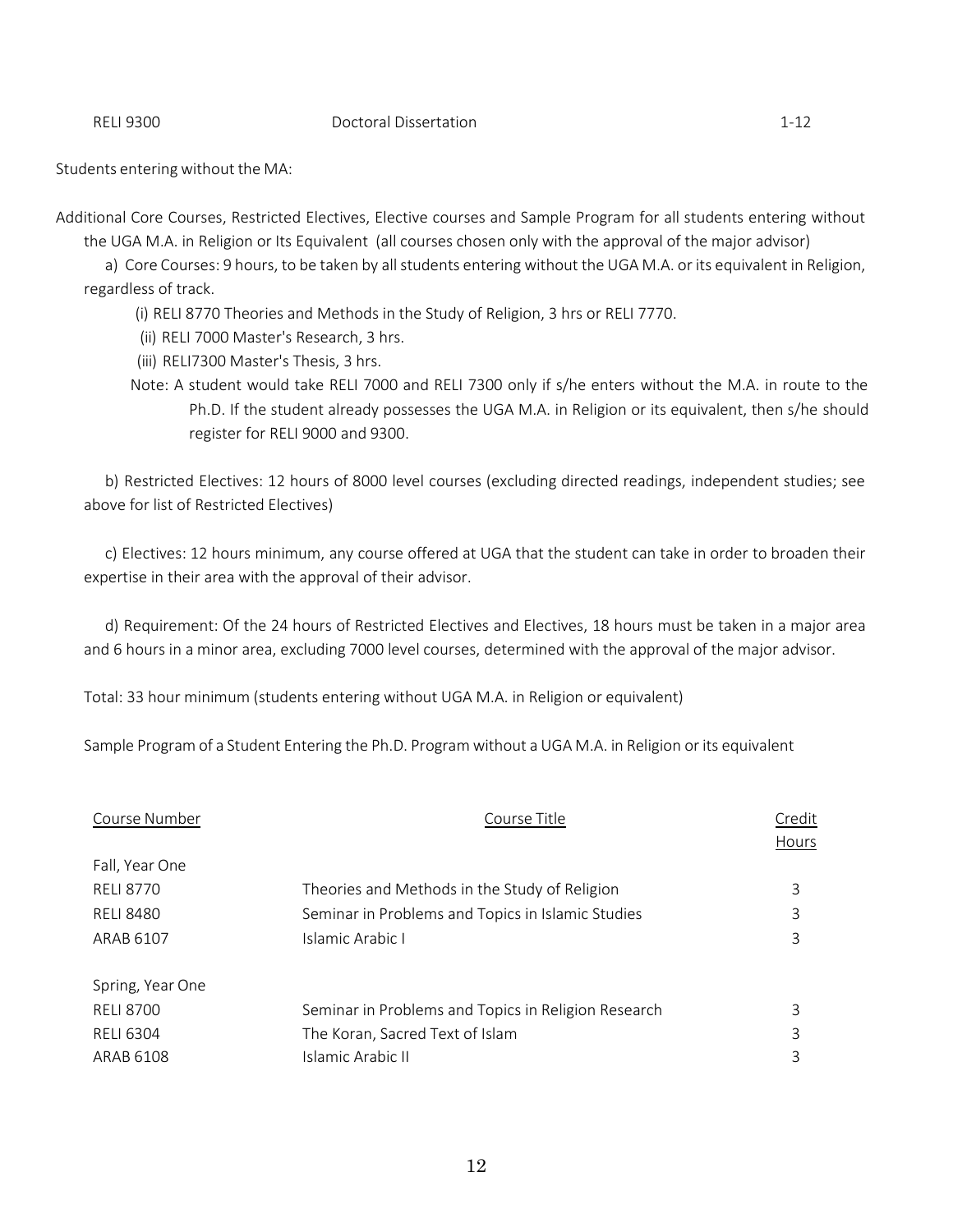| Fall, Year Two   |                                                     |   |
|------------------|-----------------------------------------------------|---|
| RELI(CMLT) 6307  | Comparative Islamic Literature                      | 3 |
| <b>RELI 7000</b> | Master's Research                                   | 3 |
| <b>RELI 8700</b> | Seminar in Problems and Topics in Religion Research | 3 |
|                  |                                                     |   |
| Spring, Year Two |                                                     |   |
| <b>RELI 7300</b> | Master's Thesis                                     | 3 |
| <b>RELI 8700</b> | Seminar in Problems and Topics in Religion Research | 3 |
| <b>RELI 7771</b> | Teaching Religious Studies                          | 3 |
|                  |                                                     |   |

Note: Upon completion of such a program (which entails writing an M.A. thesis and receiving the M.A. degree), students will then proceed to follow either Track A or Track B in order to complete the Ph.D.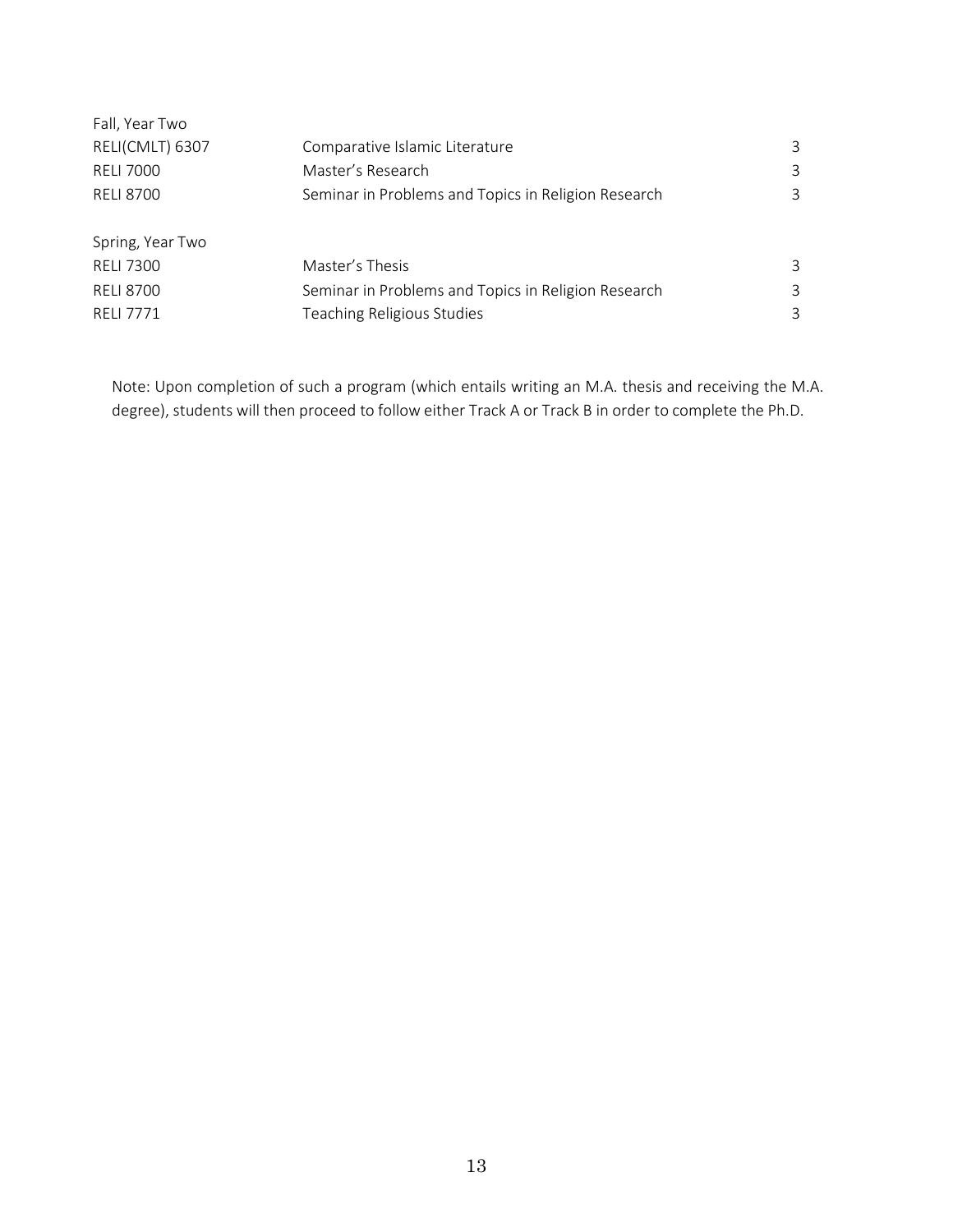#### QUALIFYING COMPREHENSIVE EXAMINATION

The examination will vary depending on the area of concentration selected. Content of the exam will take into account the student's course work, research and special competencies. After completing the required coursework, the student must pass comprehensive qualifying written and oral examinations on topics determined by the major professor (i.e. committee chair) and the advisory committee (in consultation with the student), covering major field studies, comparative studies and theory.

Under normal circumstances, the grading of this exam will be completed within two weeks after it has been taken. The student will then be notified of the outcome by the major professor. When all steps are accomplished the exam is placed by the graduate coordinator in the student's file.

## DISSERTATION PROPOSAL AND COMMITTEE

Before beginning dissertation research, the student must present to the major professor an acceptable, written dissertation proposal, which the Graduate School terms a dissertation prospectus. The proposal must be submitted to your major professor before you begin research on your dissertation. The student shall write a complete, detailed proposal of the dissertation which clearly outlines the topic, the methodology to be employed, and the significance of the research. The proposalshould include a bibliography. This proposal will be read by the student'sdissertation committee, normally composed of five persons (but minimally three members). One of these members (but not more than one) may come from an institution other than UGA. (A student's dissertation committee need not be identical to one's advisory committee.) When the major professor certifies that the dissertation prospectusis satisfactory, it must be formally considered by the advisory committee in a meeting with the student. This formal consideration (i.e., a prospectus defense) may not take the place of the comprehensive oral examination. For doctoral students, this is a formal requirement of the Graduate School, and the committee must meet for the defense. Approval of the dissertation prospectus signifies that members of the advisory committee believe that the prospectus proposes a satisfactory research study. Approval of the prospectus requires the agreement of the advisory committee with no more than one dissenting vote as evidenced by their signing an appropriate form, which, together with the approved prospectus, is filed with the graduate coordinator.

When the dissertation is approved, it is signed by the members of the committee. A copy of the proposal is then given to the graduate coordinator to place in the student's file.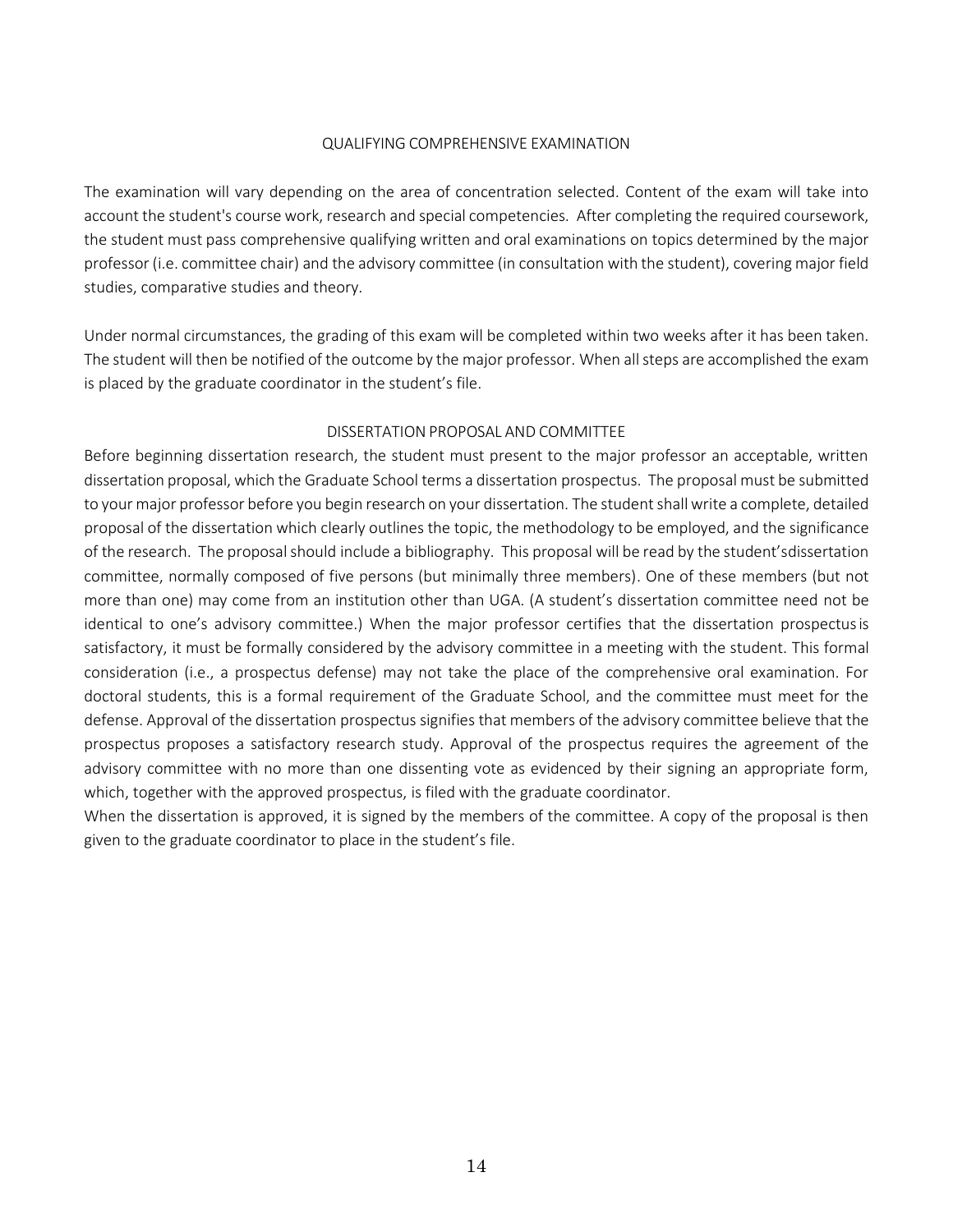#### DISSERTATION CREDIT HOURS, RESEARCH, AND WRITING

When performing dissertation research, students take RELI 9000 (Doctoral Research). While writing the dissertation, students take RELI 9300 (Dissertation Writing). The dissertation is developed under the direction of the major professor. When a draft suitable for oral defense has been completed, it is given to the major professor who then gives it to the other members of the dissertation committee. In some cases, individual chapters will be given to the readers as the dissertation is in development. In any case, the draft for defense must be given to the entire dissertation committee at least one month prior to the oral defense. [NOTE: If the dissertation in development has been given to the readers on a chapter by chapter basis, an entire, complete copy of the draft for defense must still be presented to the readers.]

The Graduate School requires that your dissertation follow a certain format. Copies of the Thesis and Dissertation Guidelines can be obtained at the Graduate School website (See: [http://grad.uga.edu/index.php/current-students/policies-procedures/theses-dissertations-guidelines/theses-and](http://grad.uga.edu/index.php/current-students/policies-procedures/theses-dissertations-guidelines/theses-and-dissertations-overview/)[dissertations-overview/](http://grad.uga.edu/index.php/current-students/policies-procedures/theses-dissertations-guidelines/theses-and-dissertations-overview/) ). The dissertation, and the "Approval form for Doctoral Dissertation and Final Oral Examination" form, must be submitted to the Graduate School no later than the final day of classes for Fall and Spring Semester (for Summer deadlines check with the Graduate School [\(http://grad.uga.edu/index.php/current](http://grad.uga.edu/index.php/current-students/important-dates-deadlines/)[students/important-dates-deadlines/](http://grad.uga.edu/index.php/current-students/important-dates-deadlines/) ).

The last semester of enrollment is not the time to begin researching and writing your dissertation! You should be *finalizing* your Dissertation your last semester. Your advisory committee will need time to read the dissertation and offer suggestions. You will need time to incorporate suggestions and resubmit a copy to the committee for any other changes. By the time you have your Final Oral Examination your dissertation should be in the FINAL stage. There are certain guidelines that the Graduate School requires concerning the format of your dissertation. When you begin typing the dissertation you will need to consult the Thesis and DissertationGuidelines: [http://grad.uga.edu/index.php/current-students/policies-procedures/theses-dissertations-guidelines/theses-and](http://grad.uga.edu/index.php/current-students/policies-procedures/theses-dissertations-guidelines/theses-and-dissertations-overview/)[dissertations-overview/.](http://grad.uga.edu/index.php/current-students/policies-procedures/theses-dissertations-guidelines/theses-and-dissertations-overview/) These guidelines are strictly enforced.

Deadlines for turning in the dissertation will have to be followed or you will not be able to graduate on time. You are REQUIRED to have a copy of your dissertation checked for formatting errors by the Graduate School prior to turning it in (this should be done as soon as you have a more-or-less completed copy of the dissertation). Check for the deadline for this FORMAT CHECK. They will alert you of any errors in meeting the guidelines that you will need to fix prior to turning in the final copy. See: [http://grad.uga.edu/index.php/current-students/policies](http://grad.uga.edu/index.php/current-students/policies-procedures/theses-dissertations-guidelines/theses-and-dissertations-overview/)[procedures/theses-dissertations-guidelines/theses-and-dissertations-overview/](http://grad.uga.edu/index.php/current-students/policies-procedures/theses-dissertations-guidelines/theses-and-dissertations-overview/)

The dissertation, and the "Approval Form for Doctoral Dissertation and Final Oral Examination" form (after the oral defense), must be submitted to the Graduate School no later than the final day of classes for Fall and Spring Semester (for Summer deadlines check with the Graduate School [\(http://grad.uga.edu/index.php/current](http://grad.uga.edu/index.php/current-students/important-dates-deadlines/)[students/important-dates-deadlines/](http://grad.uga.edu/index.php/current-students/important-dates-deadlines/) ).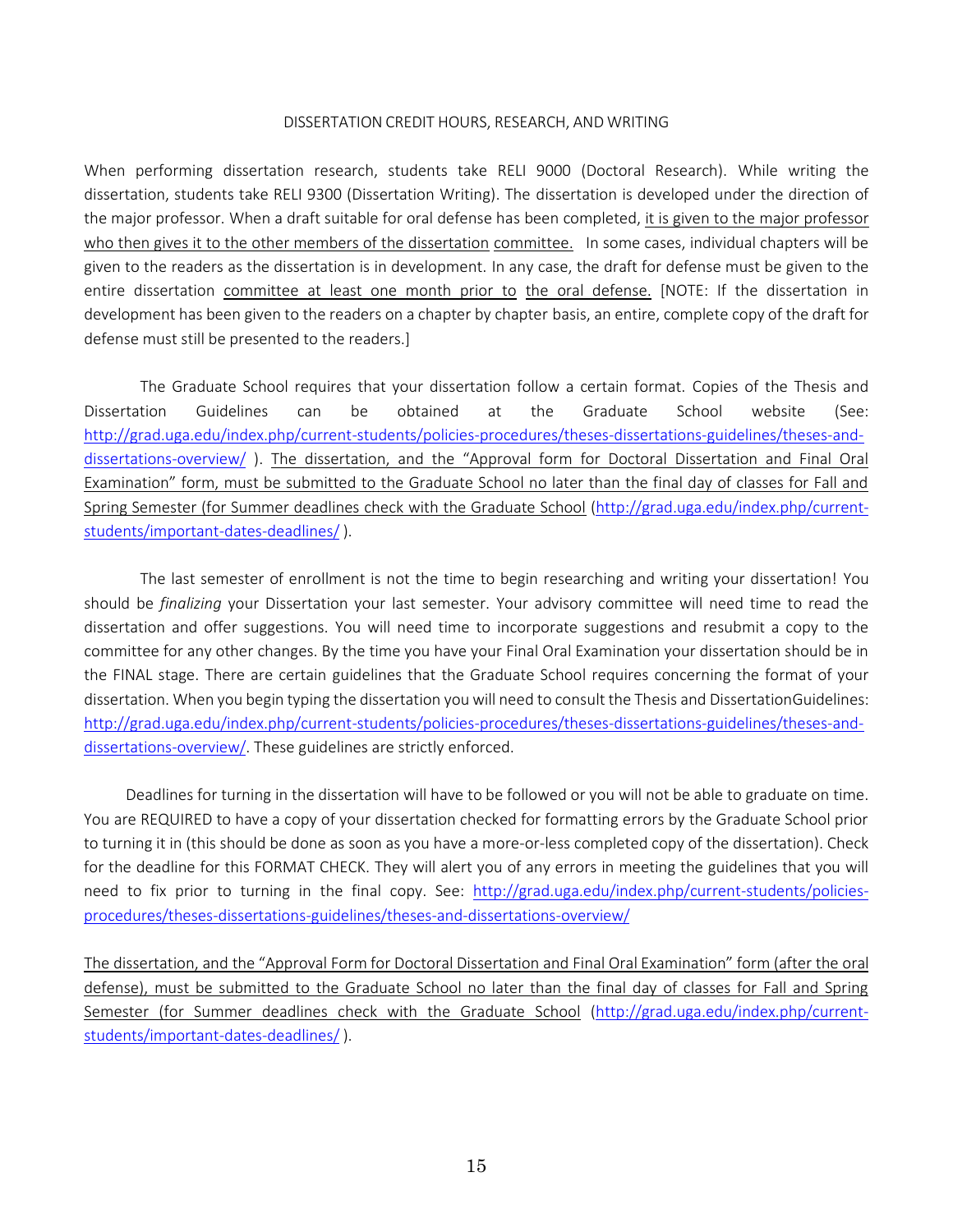## APPLICATION FOR ADMISSION TO CANDIDACY

An Application for Admission to Candidacy form must be submitted to the Graduate School one fullsemester before the date of Graduation. Signed forms are due to the Graduate School within the First 10 days of the semester. See Graduate School Deadlines for Current Students. [http://grad.uga.edu/index.php/current-students/important](http://grad.uga.edu/index.php/current-students/important-dates-deadlines/)[dates-deadlines/](http://grad.uga.edu/index.php/current-students/important-dates-deadlines/)

## APPLICATION FOR GRADUATION

The application for graduation must be filed with the Graduate School no later than Friday of the second full week (the first full week forsummer) of classes in the semester of the anticipated graduation date. Application forms must be submitted online from the Graduate School website at<http://grad.uga.edu/index.php/current-students/forms/> [See <http://grad.uga.edu/index.php/current-students/policies-procedures/> ]

Fee for late submission of forms to the Graduate School is \$50. This applies to the Application for Graduation and submission of the Advisory Committee and Program of Study forms before graduation. <http://grad.uga.edu/index.php/current-students/policies-procedures/academics/late-filing-of-graduation-forms/>

## DISSERTATION DEFENSE AND FINAL ORAL EXAMINATION

[NOTE: The following differs in some respects from the exact procedure outlined in the Graduate Bulletin] An oral defense of the thesis before the Dissertation Committee must be scheduled at least two weeks prior to the date of final clearance by the Graduate School.

When you have completed the Dissertation, the dissertation committee has read the dissertation and your major professor has indicated that you are ready for your final oral examination and defense, your major professor, together with you, should schedule your defense. You should have finished your comprehensive exam by thistime. After passing your oral defense you can take your SIGNED Approval *of Dissertation and Final Oral Examination form* and *Electronic Thesis Submission* form to the Graduate School (Forms can be obtained at <http://grad.uga.edu/index.php/current-students/forms/> . All information on the form must be typed including names of committee members in the appropriate boxes). DISSERTATION DEFENSES WILL BE HELD NO LATER THAN 2 weeks before the last day of classes the semester you graduate. Remember to have one copy of your Dissertation bound for the Department of Religion office. <https://tate.uga.edu/print-and-copy/>

The thesis (submitted electronically), and the "Approval of Dissertation and Final Oral Examination " form must be submitted to the Graduate School no later than the final day of classes for Fall and Spring Semester (for Summer deadlines check with the Graduate School [\(http://grad.uga.edu/index.php/current-students/important-dates](http://grad.uga.edu/index.php/current-students/important-dates-deadlines/)[deadlines/](http://grad.uga.edu/index.php/current-students/important-dates-deadlines/) ).

THESE DEADLINES ARE YOUR RESPONSIBILITY TO MEET. You need to work closely with your major professor and the graduate coordinator to be sure you do not miss these deadlines. Deadline dates are also posted on the bulletin board in room 210. You will also need to note that you must be enrolled for a minimum of 3 hours the semester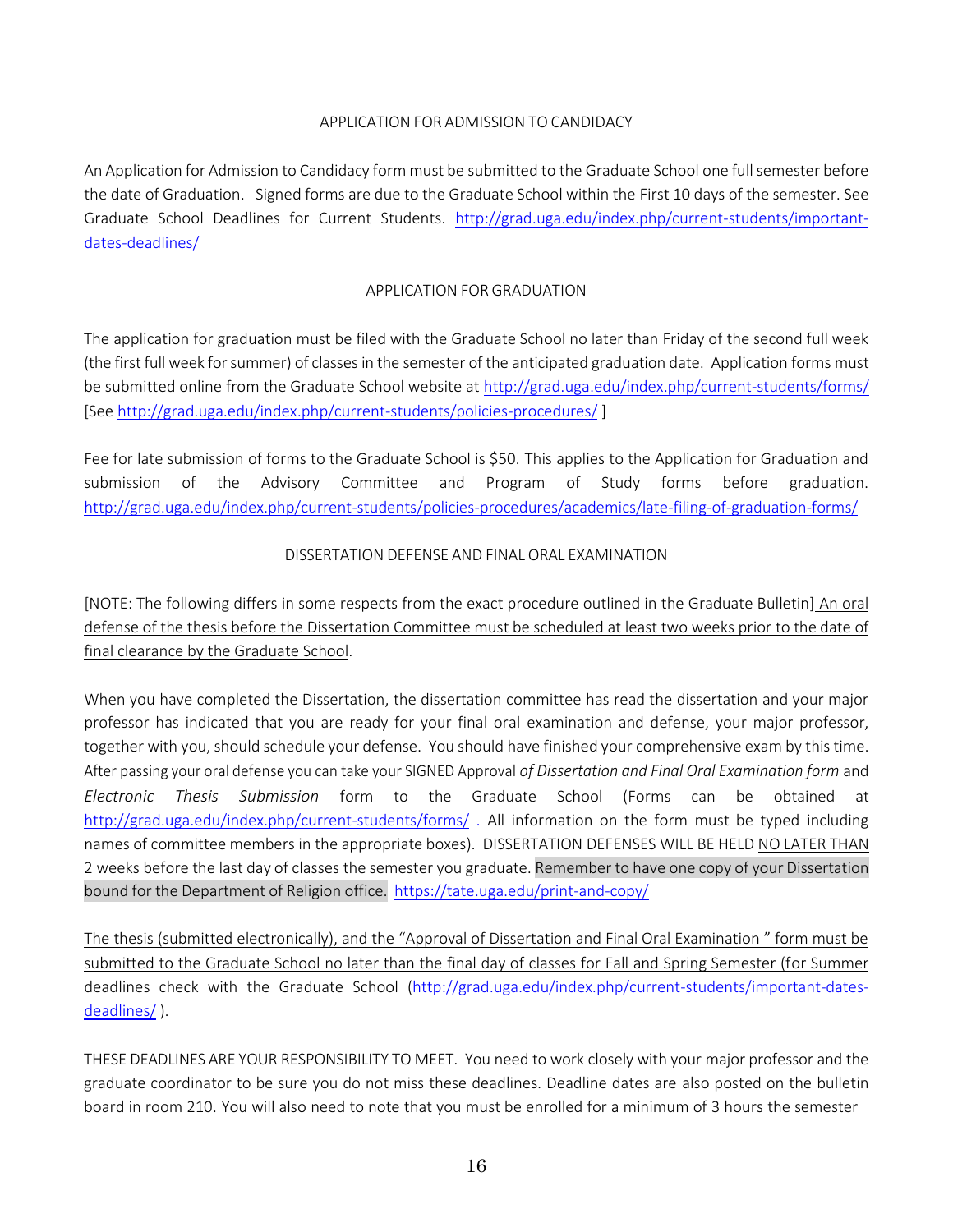in which you plan to graduate. This is usually the REL 9300 class, but if you have already registered for this class at an earlier date and have postponed your graduation you can register for something else your final semester if you wish.

A COPY OF ALL FORMS SUBMITTED TO THE GRADUATE MUST BE LEFT IN THE RELIGION DEPARTMENT OFFICE.

## RESOURCES

THE GRADUATE STUDENT ASSOCIATION (GSA) is the primary political and social body for graduate students. The Graduate Student Council is a multi-purpose organization focused on advocating, connecting, and empowering graduate students. For more information, see [https://gsa.uga.org.](https://gsa.uga.org/)

MENTORING GRADUATE STUDENTS: Mentoring for graduate students and getting the most from your major professor and your program please see: <http://www.rackham.umich.edu/downloads/publications/mentoring.pdf>

THETA ALPHA KAPPA: THE NATIONAL HONORS SOCIETY FOR RELIGIOUS STUDIES AND THEOLOGY. See [http://religion.uga.edu/theta-alpha-kappa.](http://religion.uga.edu/theta-alpha-kappa) For more information, contact Dr. Jodie Lyon at [lyon@uga.edu.](mailto:lyon@uga.edu)

TRAVEL FUNDING: Graduate students seeking travel funding for international or domestic travel are encouraged to consult the information provided under the heading "Travel Funding" at the Graduate School Website. See<https://grad.uga.edu/index.php/current-students/financial-information/travel-funding/>

## APPENDIX A

## ACADEMIC HONESTY AT UGA https://honesty.uga.edu/Resources/For-Students/

Every student must agree to abide by UGA's academic honesty policy and procedures known as [A Culture of](https://ovpi.uga.edu/academic-honesty/academic-honesty-policy) [Honesty, w](https://ovpi.uga.edu/academic-honesty/academic-honesty-policy)hen applying for admission to the University of Georgia[. A Culture of Honesty](https://ovpi.uga.edu/academic-honesty/academic-honesty-policy) and the University of Georgia Student Honor Code work together to define a climate of academic honesty and integrity at the university.

All members of the university community have a responsibility to uphold and maintain an honest academic environment and to report when dishonesty occurs. The Office of the Vice President for Instruction is responsible for the university's academic honesty policy and procedures and supporting the University of Georgia [Student](https://ovpi.uga.edu/academic-honesty/student-academic-honesty-council) [Academic Honesty Council](https://ovpi.uga.edu/academic-honesty/student-academic-honesty-council) to ensure that information related to the academic honesty policy is available to all members of the university community. https://honesty.uga.edu/Academic-Honesty-Policy/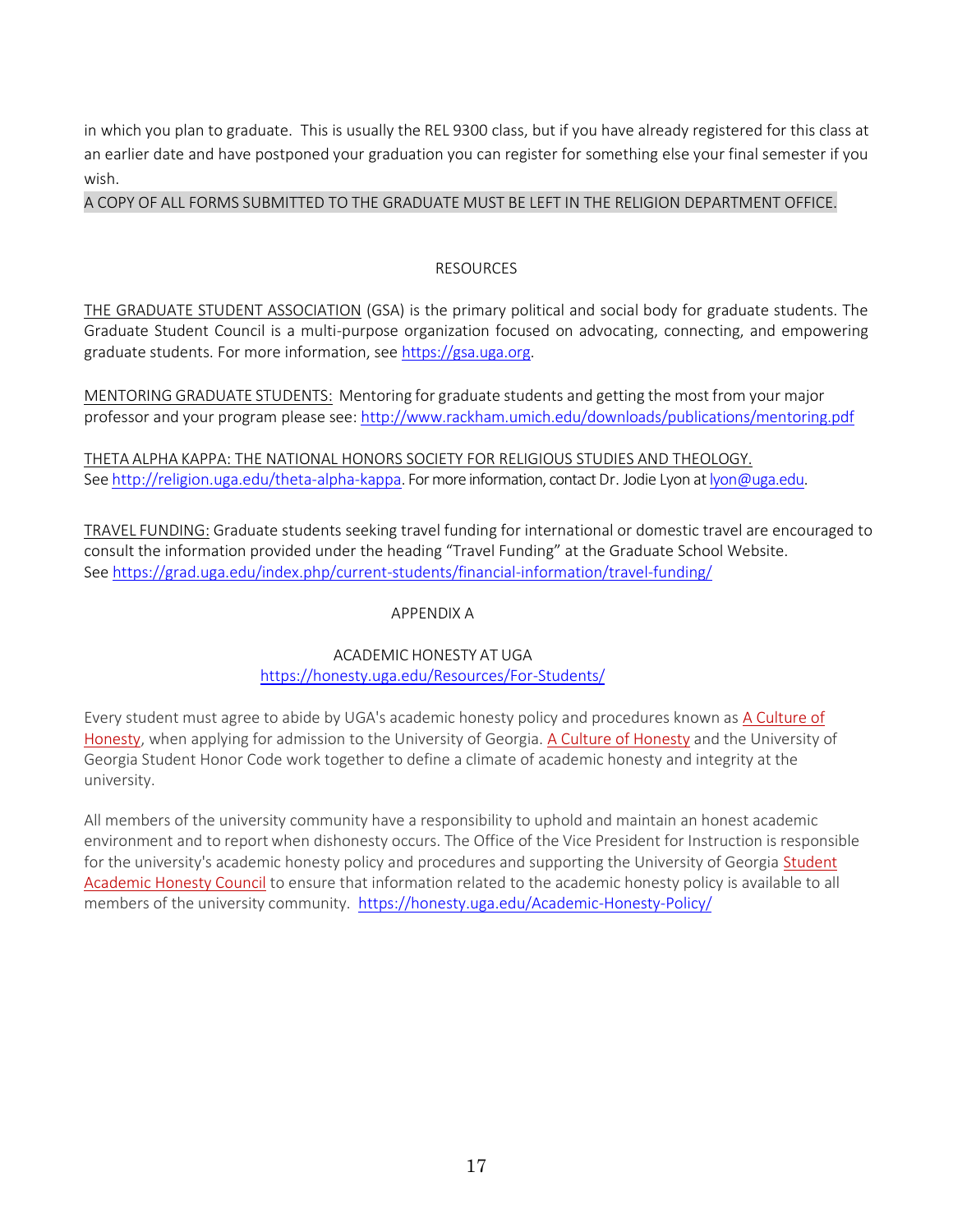#### APPENDIX B

#### NON-DISCRIMINATION AND ANTI-HARASSMENT POLICY

The University of Georgia (the "University") is committed to maintaining a fair and respectful environment for living, work, and study. To that end, and in accordance with federal and state law, University System of Georgia ("USG") policy, and University policy, the University prohibits harassment of or discrimination against any person because of race, color, sex (including sexual harassment and pregnancy), sexual orientation, gender identity, ethnicity or national origin, religion, age, genetic information, disability, or veteran status by any member of the University Community (as defined below) on campus, in connection with a University program or activity, or in a manner that creates a hostile environment for any member of the University Community. Incidents of harassment and discrimination will be met with appropriate disciplinary action, up to and including dismissal or expulsion from the University.

Please read and be familiar with this policy, which can be found on the Equal Opportunity Website [\(https://eoo.uga.edu/policies-resources/ndah-policy/\)](https://eoo.uga.edu/policies-resources/ndah-policy/).

## APPENDIX C

#### CONFIDENTIALITY OF STUDENT RECORDS

The Family Education Rights and Privacy Act (FERPA) and University policy provide important safeguards for maintaining the confidentiality of student records. For the complete text of these policies, see Appendix II of this publication.

In general there are two basic rules to remember: 1) each student has the right to inspect, review, and challenge the content of his/her University records, and 2) no personally identifiable information may be disclosed to unauthorized individuals or organizations without the student's prior written consent (unless otherwise provided for under FERPA).

As a TA, you are responsible for protecting the confidentiality of students' work. Examinations and papers may not be left in open, unattended areas for students to pick up, nor may students' scores be posted in public places unless names are coded so that individual students cannot be identified by others. TAs are also expected to avoid discussions regarding an individual student's academic work with persons other than the faculty member and other TAs teaching the course.

For More information: <https://reg.uga.edu/general-information/ferpa/>

#### APPENDIX D

## DEADLINES

For all important deadlines for the graduate school, see the Graduate School Website: <https://grad.uga.edu/index.php/current-students/important-dates-deadlines/>